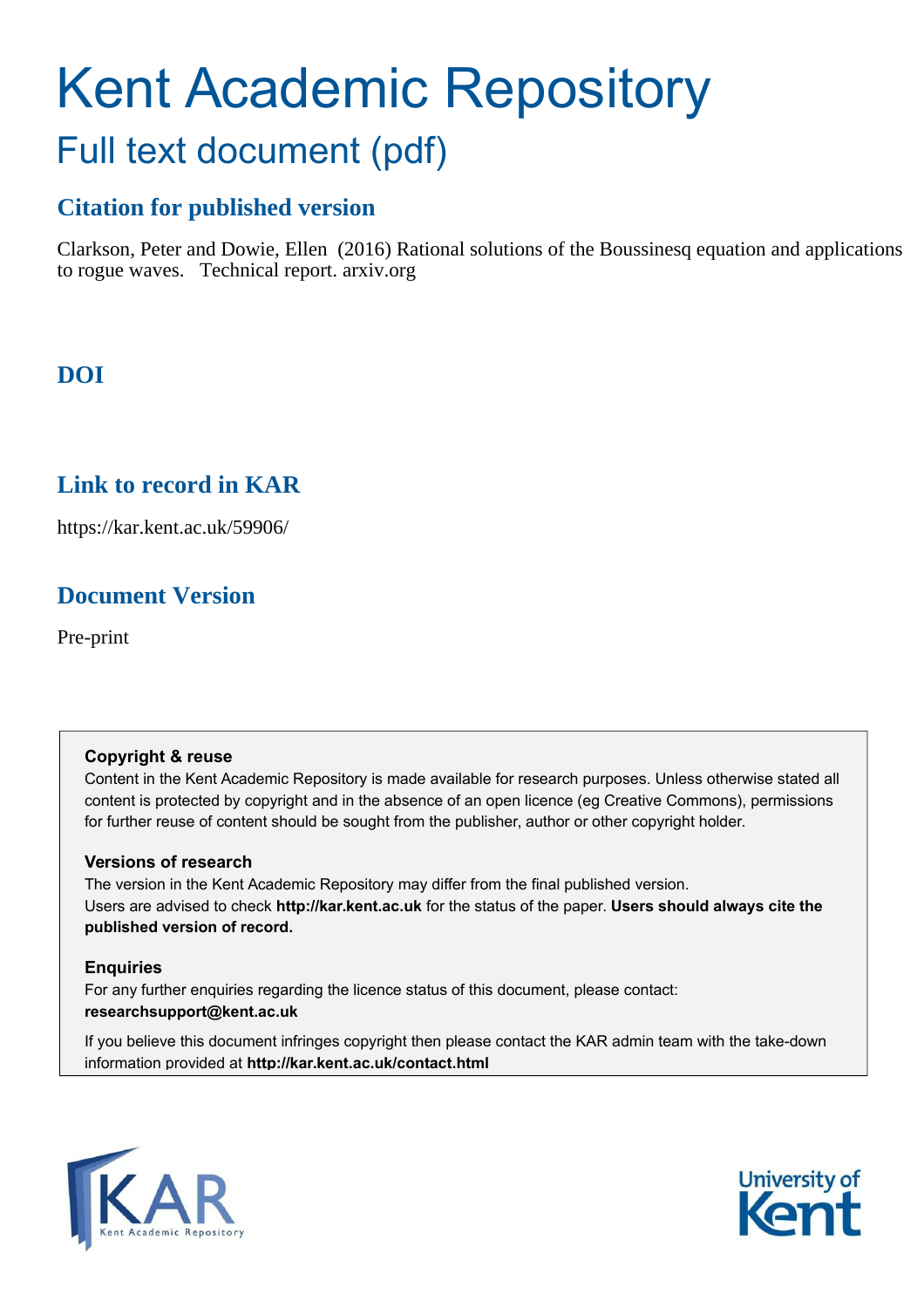# Rational solutions of the Boussinesq equation and applications to rogue waves

Peter A. Clarkson and Ellen Dowie School of Mathematics, Statistics and Actuarial Science University of Kent, Canterbury, CT2 7NF, UK Email: P.A.Clarkson@kent.ac.uk, ed275@kent.ac.uk

September 5, 2016

#### Abstract

We study rational solutions of the Boussinesq equation, which is a soliton equation solvable by the inverse scattering method. These rational solutions, which are algebraically decaying and depend on two arbitrary parameters, are expressed in terms of special polynomials that are derived through a bilinear equation, have a similar appearance to rogue-wave solutions of the focusing nonlinear Schrödinger (NLS) equation and have an interesting structure. Further rational solutions of the Kadomtsev-Petviashvili I (KPI) equation are derived in two ways, from rational solutions of the NLS equation and from rational solutions of the Boussinesq equation. It is shown that the two families of rational solutions of the KPI equation are fundamentally different.

## 1 Introduction

"Rogue waves", sometimes knows as "freak waves" or "monster waves", are waves appearing as extremely large, localized waves in the ocean which have been of considerable interest recently, cf. [83, 88]. The average height of rogue waves is at least twice the height of the surrounding waves, are very unpredictable and so they can be quite unexpected and mysterious. A feature of rogue waves is that they "come from nowhere and disappear with no trace" [13, 14]. In recent years, the concept of rogue waves has been extended beyond oceanic waves: to pulses emerging from optical fibres [38, 39, 73, 95]; waves in Bose-Einstein condensates [23]; in superfluids [61]; in optical cavities [78], in the atmosphere [96]; and in finance [107, 108]. The most commonly used mathematical model for rogue waves involves rational solutions of the focusing nonlinear Schrödinger (NLS) equation

$$
i\psi_t + \psi_{xx} + \frac{1}{2}|\psi|^2\psi = 0,
$$
\n(1.1)

where subscripts denote partial derivatives, with  $\psi$  the wave envelope, t the temporal variable and x the spatial variable in the frame moving with the wave, see §2.

In this paper we are concerned with rational solutions of the Boussinesq equation

$$
u_{tt} + u_{xx} - (u^2)_{xx} - \frac{1}{3}u_{xxxx} = 0,
$$
\n(1.2)

which are algebraically decaying have a similar appearance to rogue-wave solutions of the NLS equation (1.1). Equation (1.2) was introduced by Boussinesq in 1871 to describe the propagation of long waves in shallow water [24, 25]; see, also [102, 105]. The Boussinesq equation (1.2) is also a soliton equation solvable by inverse scattering [4, 5, 8, 34, 111] which arises in several other physical applications including one-dimensional nonlinear lattice-waves [99, 109]; vibrations in a nonlinear string [111]; and ion sound waves in a plasma [68, 92].

There has been considerable interest in partial differential equations solvable by inverse scattering, the *soliton equations*, since the discovery in 1967 by Gardner, Greene, Kruskal and Miura [62] of the method for solving the initial value problem for the Korteweg-de Vries (KdV) equation

$$
u_t + 6uu_x + u_{xxx} = 0.
$$
 (1.3)

During the past forty years or so there has been much interest in rational solutions of the soliton equations. For some soliton equations, solitons are given by rational solutions, e.g. for the Benjamin-Ono equation [77, 91] Further applications of rational solutions to soliton equations include: in the description of vortex dynamics [17–19]; vortex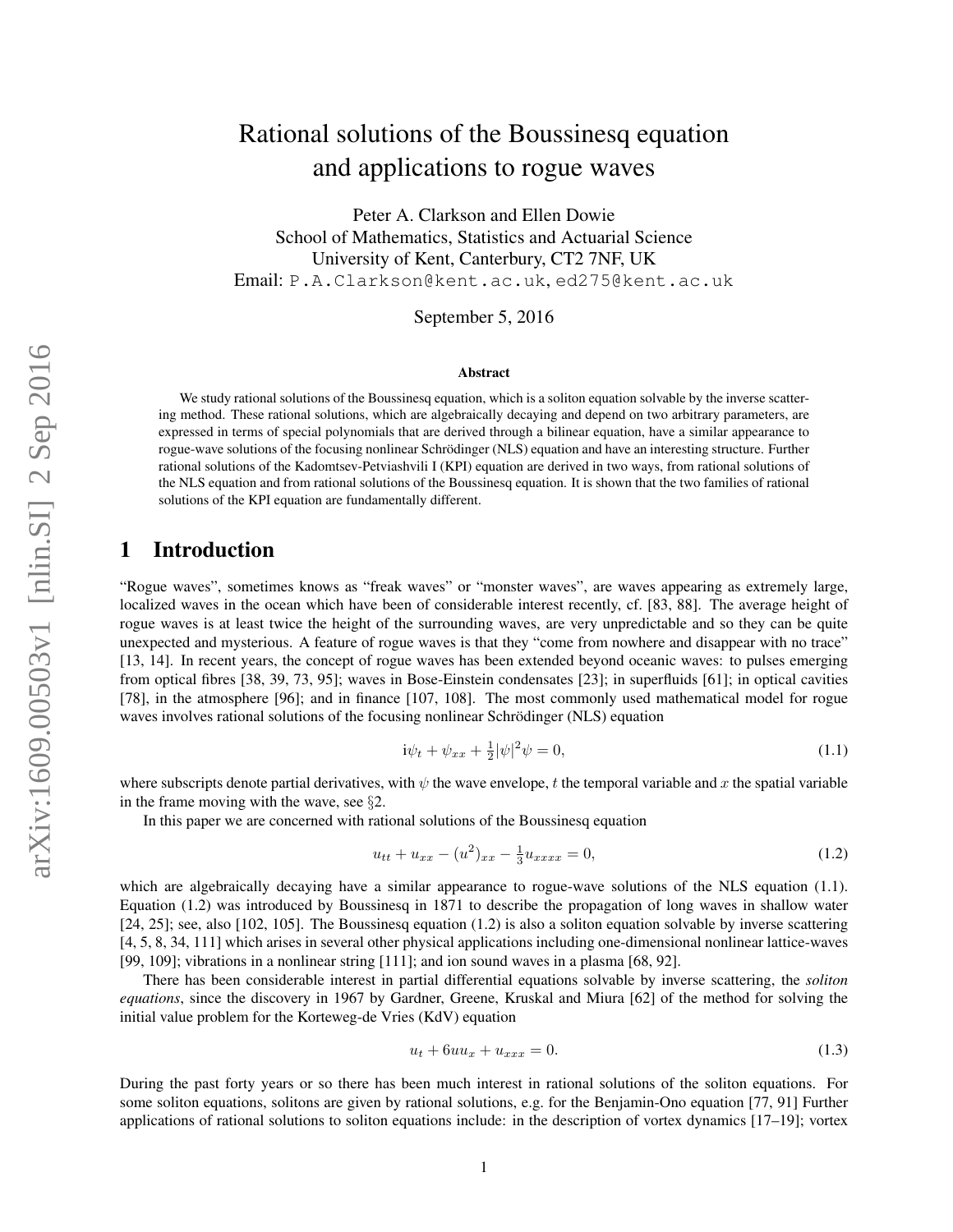solutions of the complex sine-Gordon equation [20, 82]; and in the transition behaviour for the semi-classical sine-Gordon equation [26].

In  $\S2$ , we discuss rational solutions of the focusing NLS equation (1.1), including some generalised rational solutions which involve two arbitrary parameters. In §3, we discuss rational solutions of the Boussinesq equation (1.2), also including some generalised rational solutions which involve two arbitrary parameters. In §4, we discuss rational solutions of the Kadomtsev-Petviashvili I (KPI) equation

$$
(v_{\tau} + 6vv_{\xi} + v_{\xi\xi\xi})_{\xi} = 3v_{\eta\eta},\tag{1.4}
$$

which are derived in two ways, first from rational solutions of the focusing NLS equation (1.1) and second from rational solutions of the Boussinesq equation (1.2). In the simplest nontrivial case, it is shown that these two types of rational solutions are different. Further we derive a more general rational solution which has those related to the focusing NLS and Boussinesq equations as special cases. In  $\S5$  we discuss our results.

## 2 Rational solutions of the focusing nonlinear Schrödinger equation

The nonlinear Schrödinger (NLS) equation

$$
i\psi_t + \psi_{xx} + \frac{1}{2}\sigma|\psi|^2\psi = 0, \qquad \sigma = \pm 1,
$$
\n(2.1)

is one of the most important nonlinear partial differential equations. In 1972, Zakharov and Shabat [112] developed the inverse scattering method of solution for it. Prior to the discovery that the NLS equation (2.1) was solvable by inverse scattering, it had been considered by researchers in water waves [21, 22, 110] (see also [1, 7, 8]). In 1973, Hasegawa and Tappert [66, 67] discussed the relevance of the NLS equation (2.1) in optical fibres and their associated solitary wave solutions. Hasegawa and Tappert showed that optical fibres could sustain envelope solitons – both bright and dark solitons. Bright solitons, which decay as  $|x| \to \infty$ , arise with anomalous (positive) dispersion for (2.1) with  $\sigma = 1$ , the *focusing NLS equation*. Dark solitons, which do not decay as  $|x| \to \infty$ , arise with normal (negative) dispersion for (2.1) with  $\sigma = -1$ , the *de-focusing NLS equation*.

Rational solutions of the focusing NLS equation (1.1) have the general form

$$
\psi_n(x,t) = \left\{ 1 - 4 \frac{G_n(x,t) + \mathrm{i} t H_n(x,t)}{D_n(x,t)} \right\} \exp\left(\frac{1}{2} \mathrm{i} t\right),\tag{2.2}
$$

where  $G_n(x,t)$  and  $H_n(x,t)$  are polynomials of degree  $\frac{1}{2}(n+2)(n-1)$  in both  $x^2$  and  $t^2$ , with total degree  $\frac{1}{2}(n+1)$  $2(n-1)$ , and  $D_n(x,t)$  is a polynomial of degree  $\frac{1}{2}n(n+1)$  in both  $x^2$  and  $t^2$ , with total degree  $\frac{1}{2}n(n+1)$  and has no real zeros. The polynomials  $D_n(x, t)$ ,  $G_n(x, t)$  and  $H_n(x, t)$  satisfy the Hirota equations

$$
4(t\mathbf{D}_t + 1)H_n \bullet D_n + \mathbf{D}_x^2 D_n \bullet D_n - 4\mathbf{D}_x^2 D_n \bullet G_n = 0,
$$
  
\n
$$
\mathbf{D}_t G_n \bullet D_n + t\mathbf{D}_x^2 H_n \bullet D_n = 0,
$$
  
\n
$$
\mathbf{D}_x^2 D_n \bullet D_n = 8G_n^2 + 8t^2 H_n^2 - 4D_n G_n,
$$

with  $D_x$  and  $D_t$  the Hirota operators

$$
D_x^a D_t^b F(x,t) \bullet F(x,t) = \left[ \left( \frac{\partial}{\partial x} - \frac{\partial}{\partial x'} \right)^a \left( \frac{\partial}{\partial t} - \frac{\partial}{\partial t'} \right)^b F(x,t) F(x',t') \right]_{x'=x,t'=t}.
$$
 (2.3)

The first two rational solutions of the focusing NLS equation (1.1) have the form [12, 15]

$$
\psi_1(x,t) = \left\{ 1 - \frac{4(1+it)}{x^2 + t^2 + 1} \right\} \exp\left(\frac{1}{2}it\right),\tag{2.4}
$$

$$
\psi_2(x,t) = \left\{ 1 - 12 \frac{G_2(x,t) + \mathrm{i}t H_2(x,t)}{D_2(x,t)} \right\} \exp\left(\frac{1}{2} \mathrm{i}t\right),\tag{2.5}
$$

where

$$
G_2(x,t) = x^4 + 6(t^2 + 1)x^2 + 5t^4 + 18t^2 - 3,
$$
\n(2.6a)

$$
H_2(x,t) = x^4 + 2(t^2 - 3)x^2 + (t^2 + 5)(t^2 - 3),
$$
\n(2.6b)

$$
D_2(x,t) = x^6 + 3(t^2 + 1)x^4 + 3(t^2 - 3)^2x^2 + t^6 + 27t^4 + 99t^2 + 9,
$$
\n(2.6c)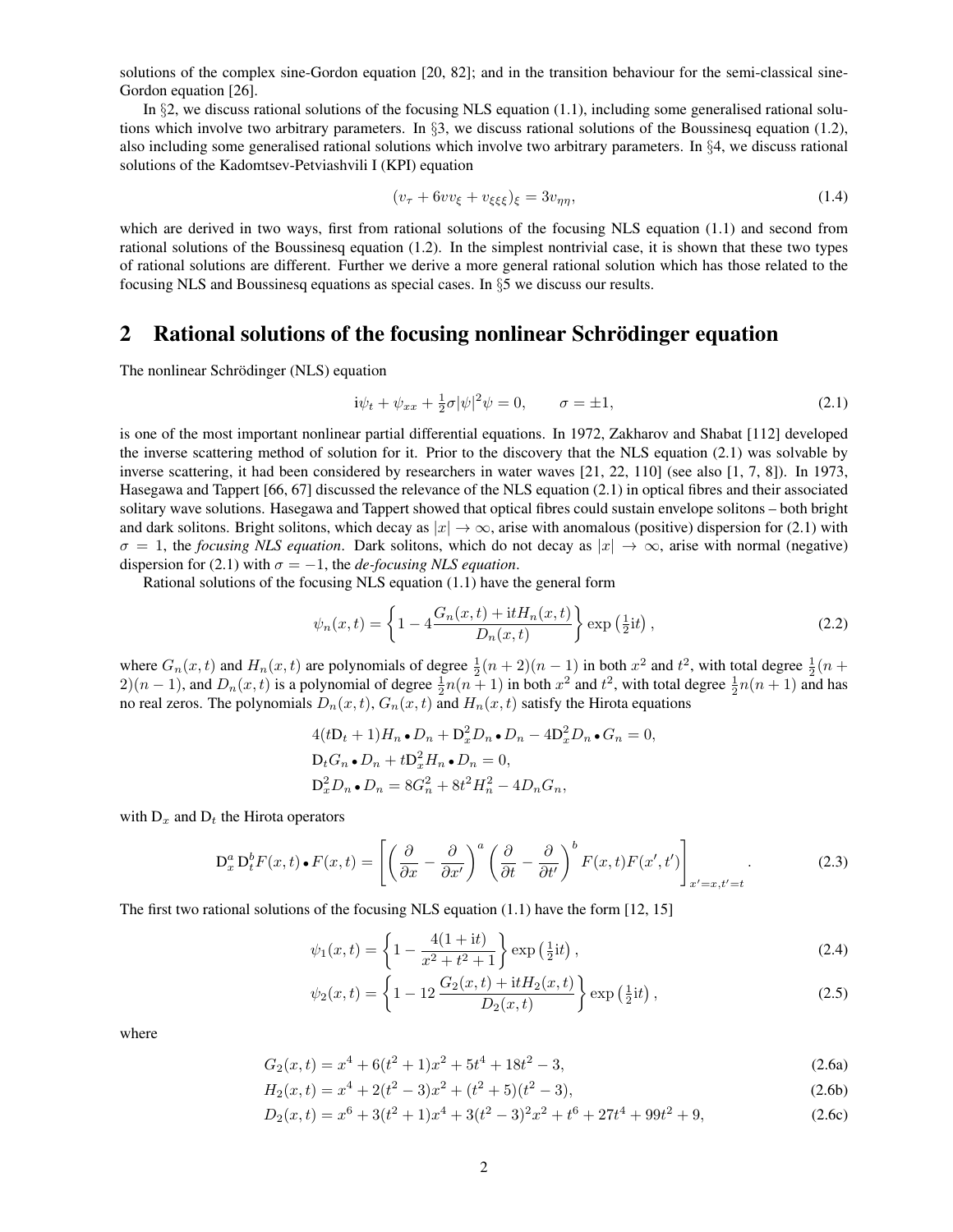The solution  $\psi_1(x, t)$  given by (2.4) is known as the "Peregrine solution" [89]. Further

$$
|\psi_n(x,t)|^2 = 1 + 4\frac{\partial^2}{\partial x^2} \ln D_n(x,t).
$$

Dubard *et al.* [35] show that the rational solutions of the focusing NLS equation (1.1) can be generalised to include some arbitrary parameters. The first of these generalized solutions has the form

$$
\widehat{\psi}_2(x,t;\alpha,\beta) = \left\{ 1 - 12 \frac{\widehat{G}_2(x,t;\alpha,\beta) + i\widehat{H}_2(x,t;\alpha,\beta)}{\widehat{D}_2(x,t;\alpha,\beta)} \right\} \exp\left(\frac{1}{2}it\right),\tag{2.7}
$$

where

$$
\widehat{G}_2(x,t;\alpha,\beta) = G_2(x,t) - 2\alpha t + 2\beta x,\tag{2.8a}
$$

$$
\widehat{H}_2(x, t; \alpha, \beta) = tH_2(x, t) + \alpha(x^2 - t^2 + 1) + 2\beta xt,
$$
\n(2.8b)

$$
\widehat{D}_2(x,t;\alpha,\beta) = D_2(x,t) + 2\alpha t (3x^2 - t^2 - 9) - 2\beta x (x^2 - 3t^2 - 3) + \alpha^2 + \beta^2,
$$
\n(2.8c)

with  $\alpha$  and  $\beta$  arbitrary constants, see also [36, 37, 71, 72]. These generalized solutions have now been expressed in terms of Wronskians, see Gaillard [41–55, 58, 59], Guo, Ling and Liu [63], Ohta and Yang [81]. We note that the polynomial  $D_2(x, t; \alpha, \beta)$  has the form

$$
\widehat{D}_2(x,t;\alpha,\beta) = D_2(x,t) + 2\alpha t P_1(x,t) + 2\beta x Q_1(x,t) + \alpha^2 + \beta^2,
$$
\n(2.9)

where  $P_1(x,t)$  and  $Q_1(x,t)$  are linear functions of  $x^2$  and  $t^2$ . In Figure 2.1, plots of the generalised rational solution  $|\hat{\psi}_2(x, t; \alpha, \beta)|$  given by (2.7) of the focusing NLS equation for various values of the parameters  $\alpha$  and  $\beta$ . The solution has a single peak when  $\alpha = \beta = 0$ , which splits into three peaks as  $|\alpha|$  and  $|\beta|$  increase; this solution is called a "rogue wave triplet" in [16, 71] and the "three sisters" in [41].

## 3 The Boussinesq equation

#### 3.1 Introduction

Clarkson and Kruskal [32] showed that Boussinesq equation (1.2) has symmetry reductions to the first, second and fourth Painlevé equations  $(P_I, P_{II}, P_{IV})$ 

$$
w'' = 6w^2 + z,\tag{3.1}
$$

$$
w'' = 2w^3 + zw + \alpha,\tag{3.2}
$$

$$
w'' = \frac{(w')^2}{2w} + \frac{3}{2}w^3 + 4zw^2 + 2(z^2 - \alpha)w + \frac{\beta}{w},
$$
\n(3.3)

with  $' = ddz$ , and  $\alpha$ ,  $\beta$  arbitrary constants. Vorob'ev [104] and Yablonskii [106] expressed the rational solutions of P<sub>II</sub> (3.2) in terms of polynomials, now known as the *Yablonskii–Vorob'ev polynomials* (see also [33]). Okamoto [80] derived analogous polynomials, now known as the *Okamoto polynomials*, related to some of the rational solutions of  $P_{\text{IV}}$  (3.3). Subsequently Okamoto's results were generalized by Noumi and Yamada [79] who showed that all rational solutions of  $P_{IV}$  can be expressed in terms of logarithmic derivatives of two sets of special polynomials, called the *generalized Hermite polynomials* and the *generalized Okamoto polynomials* (see also [28]). Consequently rational solutions of (1.2) can be obtained in terms the Yablonskii–Vorob'ev, generalized Hermite and generalized Okamoto polynomials, cf. [31]. Some of the rational solutions that are expressed in terms of the generalized Okamoto polynomials are generalized to give the rational solutions of the Boussinesq equation (1.2) obtained in [31, 60, 85], which are analogs of the rational solutions of the KdV equation (1.3) [6, 10, 11, 27]. However none of these rational solutions of the Boussinesq equation (1.2) are bounded for all real x and t, so are unlikely to have any physical significance.

It is known that there are additional rational solutions of the Boussinesq equation (1.2) which don't arise from the above construction. For example, Ablowitz and Satsuma [6] derived the rational solution

$$
u(x,t) = 2\frac{\partial^2}{\partial x^2} \ln(1+x^2+t^2) = \frac{4(1-x^2+t^2)}{(1+x^2+t^2)^2},
$$
\n(3.4)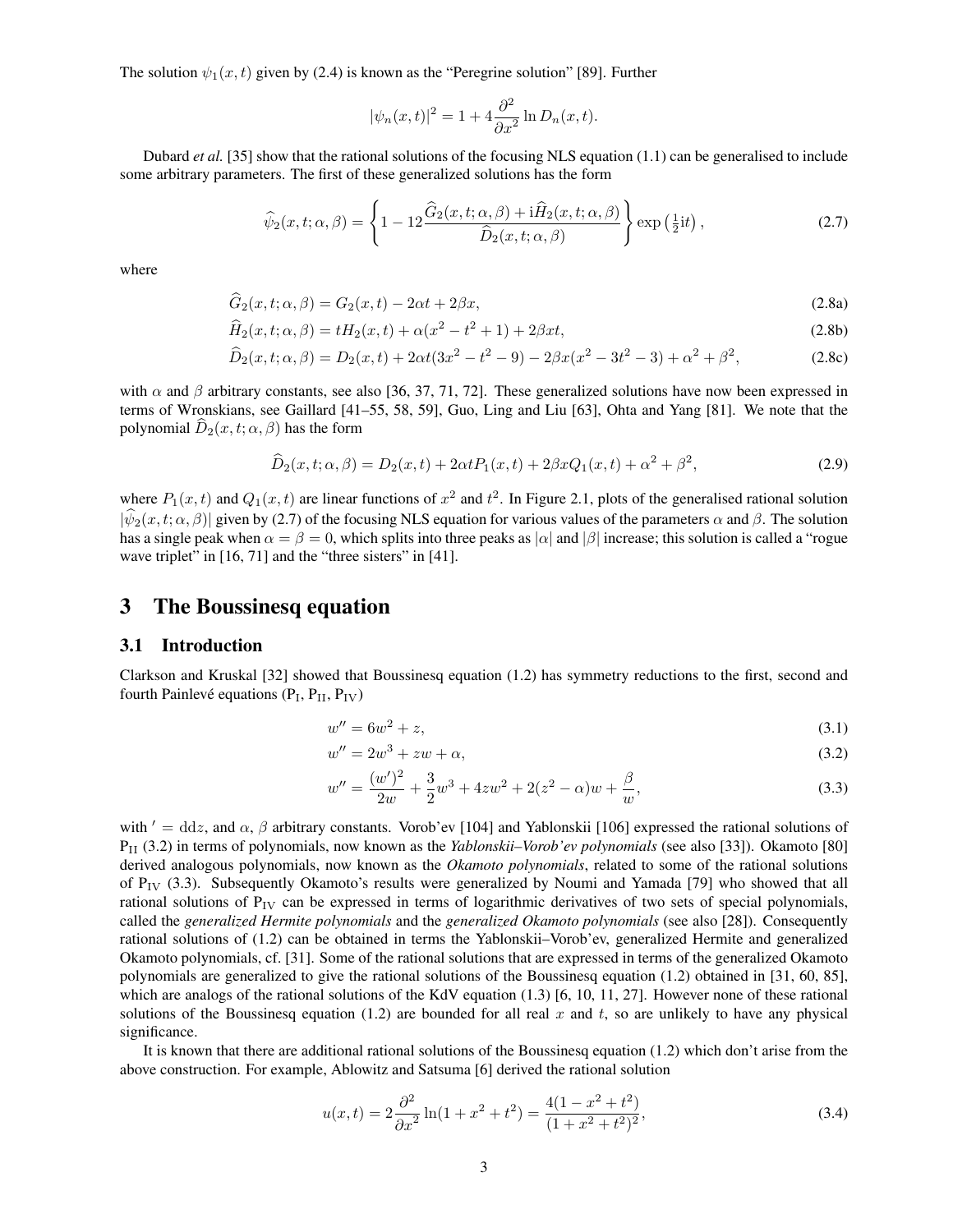

Figure 2.1: Plots of the generalised rational solution  $|\hat{\psi}_2(x, t; \alpha, \beta)|$  given by (2.7) of the focusing NLS equation for various values of the parameters  $\alpha$  and  $\beta$ .

by taking a long-wave limit of the two-soliton solution, see also [97, 98]. This solution is bounded for real  $x$  and  $t$ , and tends to zero algebraically as  $|x|, |t| \to \infty$ .

If in the Boussinesq equation (1.2), we make the transformation

$$
u(x,t) = 2\frac{\partial^2}{\partial x^2} \ln F(x,t),\tag{3.5}
$$

then we obtain the bilinear equation

$$
FF_{tt} - F_t^2 + FF_{xx} - F_x^2 - \frac{1}{3} \left( FF_{xxxx} - 4F_x F_{xxx} + 3F_{xx}^2 \right) = 0, \tag{3.6}
$$

which can be written in the form

$$
(D_t^2 + D_x^2 - \frac{1}{3}D_x^4)F \bullet F = 0,
$$
\n(3.7)

where  $D_x$  and  $D_t$  are Hirota operators (2.3).

#### 3.2 Rational solutions of the Boussinesq equation

Since the Boussinesq equation (1.2) has the rational solution (3.4) then we seek solutions in the form

$$
u_n(x,t) = 2\frac{\partial^2}{\partial x^2} \ln F_n(x,t), \qquad n \ge 1,
$$
\n(3.8)

where  $F_n(x,t)$  is a polynomial of degree  $\frac{1}{2}n(n+1)$  in  $x^2$  and  $t^2$ , with total degree  $\frac{1}{2}n(n+1)$ , of the form

$$
F_n(x,t) = \sum_{m=0}^{n(n+1)/2} \sum_{j=0}^m a_{j,m} x^{2j} t^{2(m-j)},
$$
\n(3.9)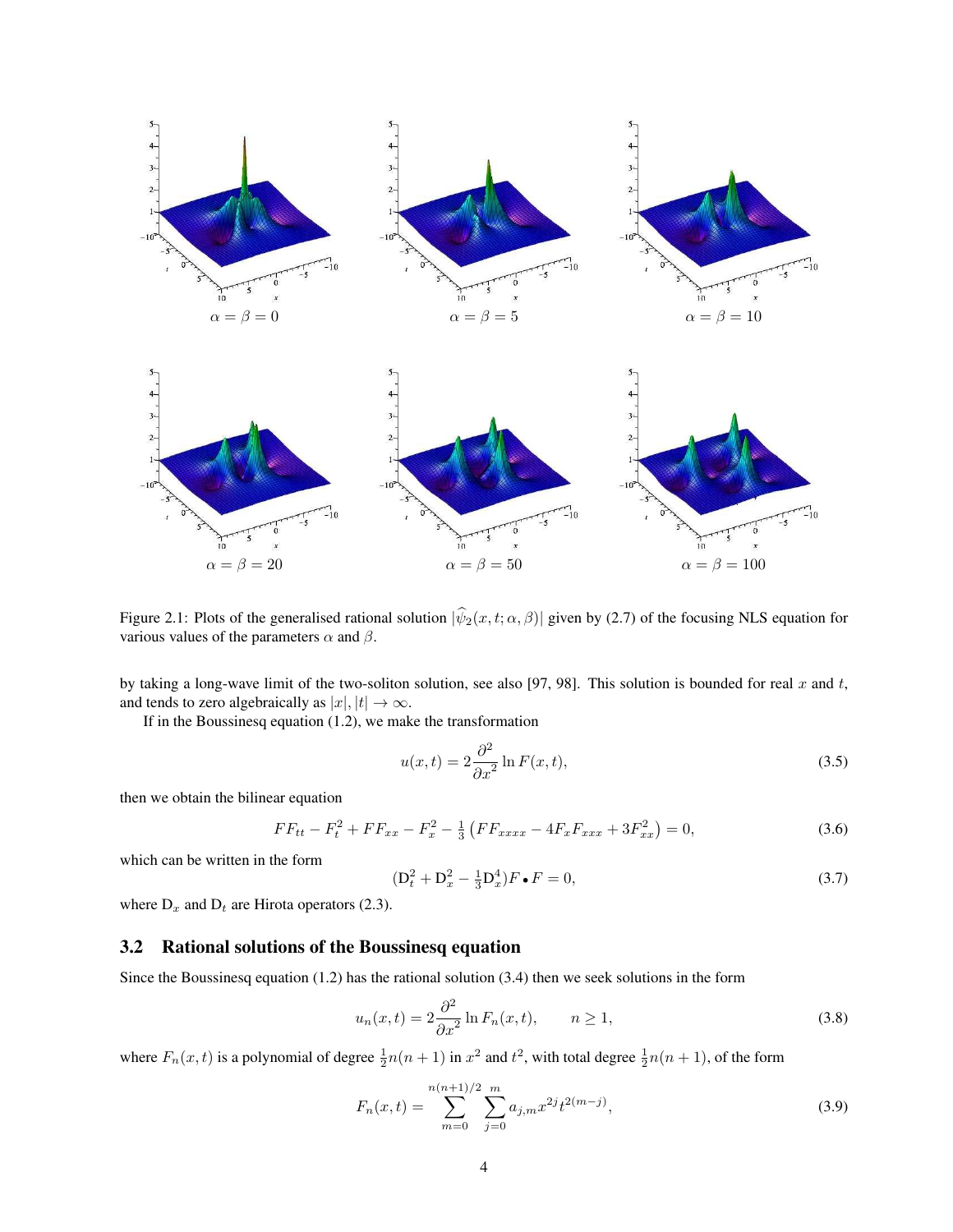with  $a_{j,m}$  constants which are determined by equating powers of x and t. Using this procedure we obtain the following polynomials

$$
F_1(x,t) = x^2 + t^2 + 1,\tag{3.10a}
$$

$$
F_2(x,t) = x^6 + \left(3t^2 + \frac{25}{3}\right)x^4 + \left(3t^4 + 30t^2 - \frac{125}{9}\right)x^2 + t^6 + \frac{17}{3}t^4 + \frac{475}{9}t^2 + \frac{625}{9},\tag{3.10b}
$$

$$
F_3(x,t) = x^{12} + \left(6t^2 + \frac{98}{3}\right)x^{10} + \left(15t^4 + 230t^2 + \frac{245}{3}\right)x^8 + \left(20t^6 + \frac{1540}{3}t^4 + \frac{18620}{9}t^2 + \frac{75460}{81}\right)x^6
$$
  
+ 
$$
\left(15t^8 + \frac{1460}{3}t^6 + \frac{37450}{9}t^4 + \frac{24500}{3}t^2 - \frac{5187875}{243}\right)x^4
$$
  
+ 
$$
\left(6t^{10} + 190t^8 + \frac{35420}{9}t^6 - \frac{4900}{9}t^4 + \frac{188650}{27}t^2 + \frac{159786550}{729}\right)x^2
$$
  
+ 
$$
t^{12} + \frac{58}{3}t^{10} + \frac{1445}{3}t^8 + \frac{798980}{81}t^6 + \frac{16391725}{243}t^4 + \frac{300896750}{729}t^2 + \frac{878826025}{6561},
$$
(3.10c)

and the polynomials  $F_4(x, t)$  and  $F_5(x, t)$  are given in the Appendix. We note that these polynomials have the following form

$$
F_n(x,t) = (x^2 + t^2)^{n(n+1)/2} + G_n(x,t),
$$

where  $G_n(x,t)$  is a polynomial of degree  $\frac{1}{2}(n+2)(n-1)$  in both  $x^2$  and  $t^2$ . We remark that the polynomials  $F_n(x,t)$ which arise in the rational solutions of the focusing NLS equation (1.1) have a similar structure, see for example (2.6c), though the coefficients in the polynomials  $G_n(x, t)$  are different. The polynomials  $F_i(x, t)$ , for  $j = 2, 3, 4$ , in scaled variables, are given by Pelinovsky and Stepanyants [86] – see their equations (6)–(8). However whilst they state that the polynomials are associated with solutions of their equation (2), which is a scaled variant of the Boussinesq equation (1.2), Pelinovsky and Stepanyants don't mention, or reference, the Boussinesq equation.



Figure 3.1: Plots of the rational solutions  $u_n(x, t)$ , for  $n = 1, 2, \ldots, 6$ , of the Boussinesq equation.

In Figure 3.1, plots of the rational solutions  $u_n(x, t)$ , for  $n = 1, 2, \ldots, 6$ , of the Boussinesq equation. These show that the maxima of the solutions all lie on the line  $t = 0$ , with n local maxima for the rational solution  $u_n(x, t)$ .

In Figure 3.2, plots of the complex roots of  $F_n(x, t)$ , for 3, 4, 5, for  $t = 0$  and  $t = 3n$ , i.e.  $t = 9$  for  $n = 3$ ,  $t = 12$ for  $n = 4$  and  $t = 15$  for  $n = 5$ , are given. These show a "triangular" structure for both  $t = 0$  and  $t = 3n$ , though with a different orientation.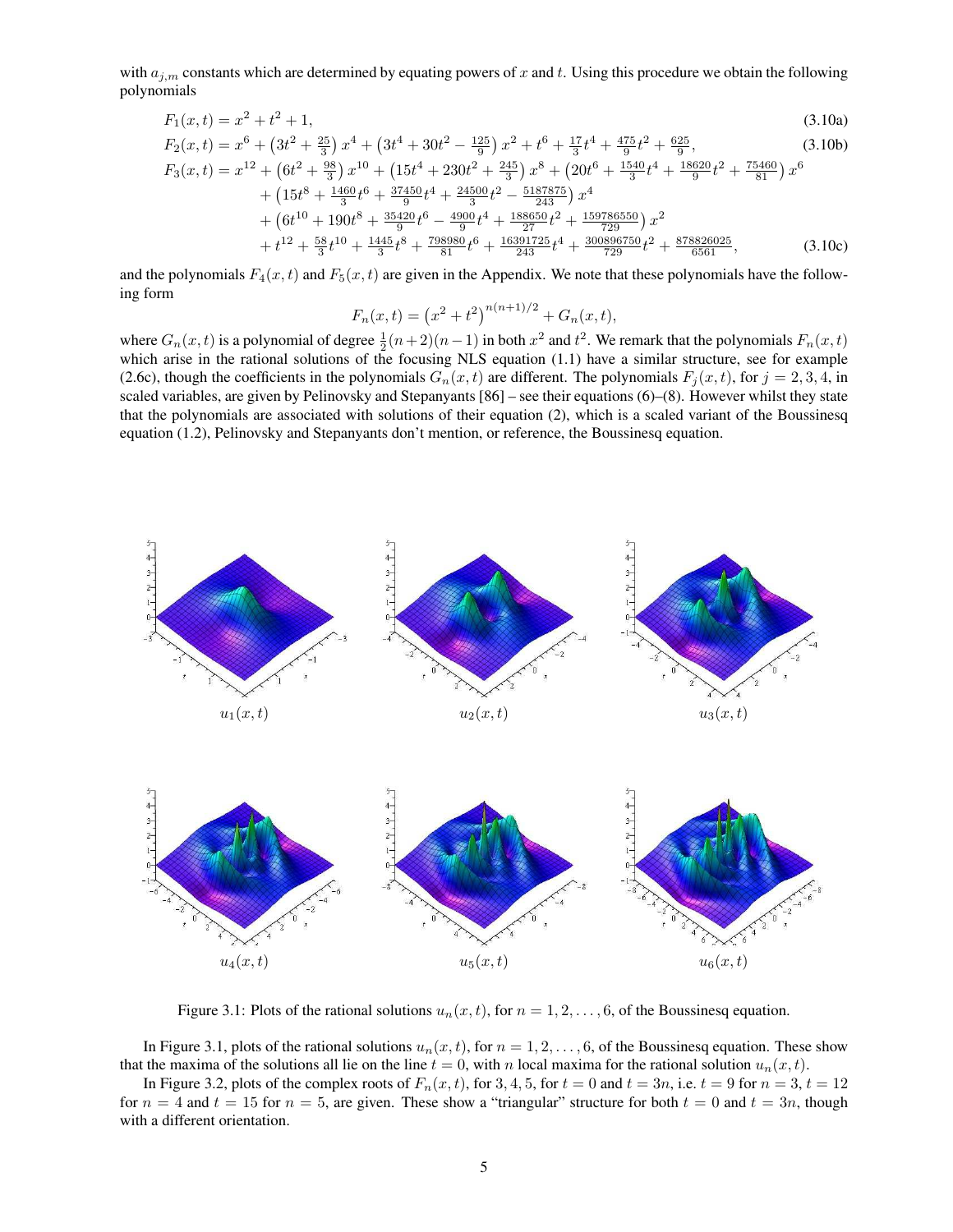

Figure 3.2: Plots of the complex roots of the polynomials  $F_n(x, t)$ , for 3, 4, 5, for  $t = 0$  (red) and  $t = 3n$  (blue), i.e.  $t = 9$  for  $n = 3$ ,  $t = 12$  for  $n = 4$  and  $t = 15$  for  $n = 5$ .



Figure 3.3: Plots of the loci of the complex roots of  $F_n(x, t)$ , for 3, 4, 5, as t varies, with  $t = 0$  (red) and  $t = 3n$  (blue), i.e.  $t = 9$  for  $n = 3$ ,  $t = 12$  for  $n = 4$  and  $t = 15$  for  $n = 5$ .

In Figure 3.3, plots of the loci of the complex roots of  $F_n(x, t)$ , for 3, 4, 5, as t varies, between between the "triangular" structures for  $t = 0$  and  $t = 3n$  are given. These show that as t increases the roots move away from the real axes.

In Figure 3.4, plots of the loci of the complex roots of  $F_n(x, t)$  with the solution  $u_n(x, t)$  superimposed, for 3, 4, 5, as t varies are given. These show that as the roots move away from the real axes, the solution decays to zero.

#### 3.3 Generalised rational solutions of the Boussinesq equation

Since the focusing NLS equation (1.1) has generalised rational solutions, see (2.7), then a natural question is whether the Boussinesq equation (1.2) also has generalised rational solutions. To investigate this, we are concerned with the following theorem.

Theorem 3.1. *The Boussinesq equation* (1.2) *has generalised rational solutions in the form*

$$
\widetilde{u}_n(x,t;\alpha,\beta) = 2\frac{\partial^2}{\partial x^2} \ln \widetilde{F}_n(x,t;\alpha,\beta),\tag{3.11}
$$

*for*  $n \geq 1$ *, where* 

$$
\widetilde{F}_{n+1}(x,t;\alpha,\beta) = F_{n+1}(x,t) + 2\alpha t P_n(x,t) + 2\beta x Q_n(x,t) + (\alpha^2 + \beta^2) F_{n-1}(x,t),
$$
\n(3.12)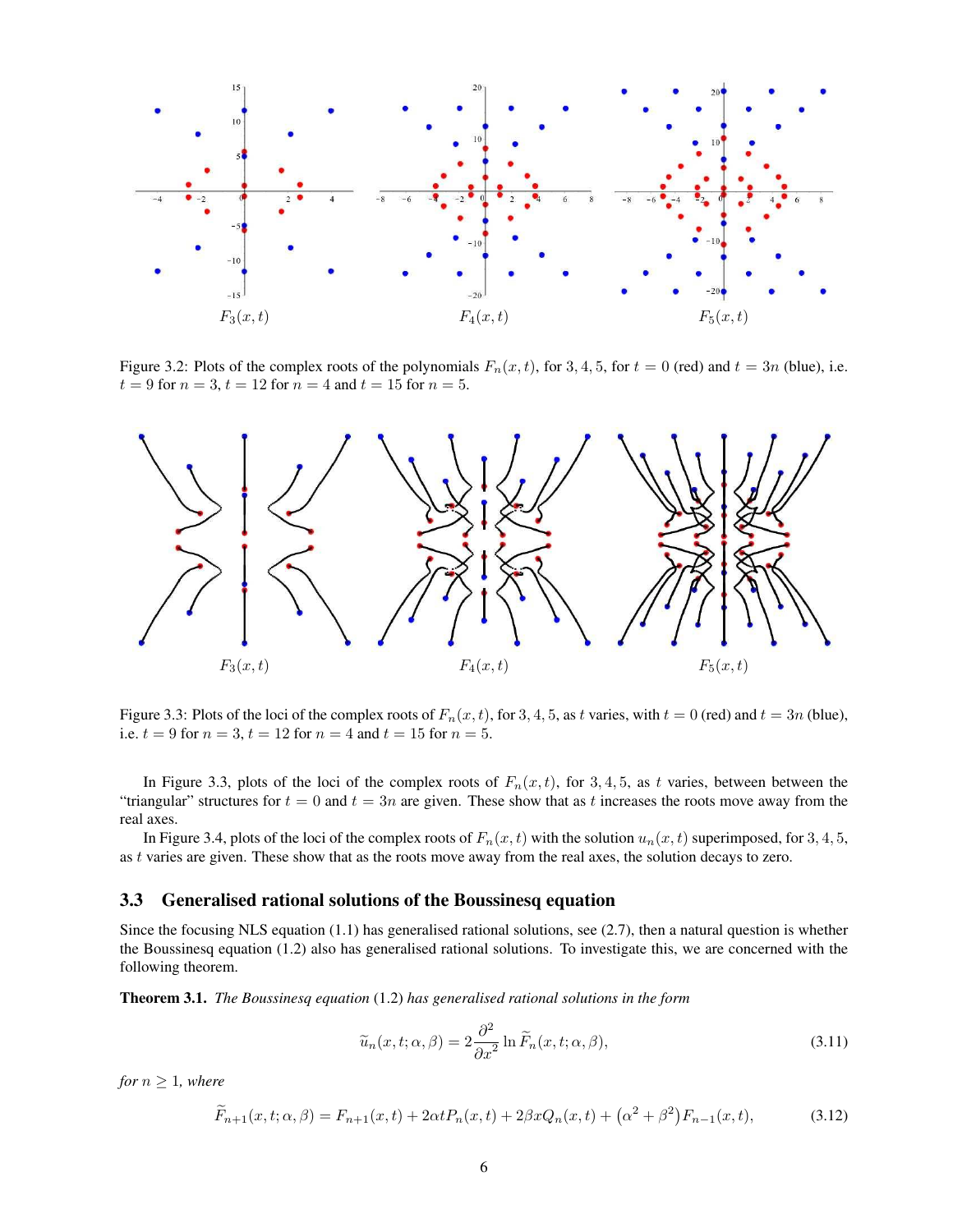

Figure 3.4: Plots of the loci of the complex roots of  $F_n(x, t)$  with the solution  $u_n(x, t)$  superimposed (blue), for 3, 4, 5, as t varies.

where  $F_n(x,t)$  is given by (3.10),  $P_n(x,t)$  and  $Q_n(x,t)$  are polynomials of degree  $\frac{1}{2}n(n+1)$  in  $x^2$  and  $t^2$ , and  $\alpha$  and β *are arbitrary constants.*

Since the generalised polynomial  $\hat{D}_2(x, t; \alpha, \beta)$  for the focusing NLS equation has the structure given by (2.9), we suppose that the Boussinesq equation (1.2) has a solution in the form (3.11), with  $F_n(x, t)$  given by (3.10) and the polynomials  $P_n(x,t)$  and  $Q_n(x,t)$ , which are of degree  $\frac{1}{2}n(n+1)$  in  $x^2$  and  $t^2$ , have the form

$$
P_n(x,t) = \sum_{m=0}^{n(n+1)/2} \sum_{j=0}^m b_{j,m} x^{2j} t^{2(m-j)}, \qquad Q_n(x,t) = \sum_{m=0}^{n(n+1)/2} \sum_{j=0}^m c_{j,m} x^{2j} t^{2(m-j)},
$$
(3.13)

where the coefficients  $b_{j,m}$  and  $c_{j,m}$  are to be determined. Substituting (3.12) into the bilinear equation (3.6) with  $F_1(x,t)$ ,  $F_2(x,t)$ ,  $F_3(x,t)$  and  $F_4(x,t)$  given by (3.10),  $P_n(x,t)$  and  $Q_n(x,t)$  in the form (3.13), then by equating powers of  $x$  and  $t$  we find that

$$
P_1(x,t) = 3x^2 - t^2 + \frac{5}{3},\tag{3.14a}
$$

$$
Q_1(x,t) = x^2 - 3t^2 - \frac{1}{3},\tag{3.14b}
$$

$$
P_2(x,t) = 5x^6 - (5t^2 - 35) x^4 - (9t^4 + \frac{190}{3}t^2 + \frac{665}{9}) x^2 + t^6 - \frac{7}{3}t^4 - \frac{245}{9}t^2 + \frac{18865}{81},
$$
(3.14c)

$$
Q_2(x,t) = x^6 - \left(9t^2 - \frac{13}{3}\right)x^4 - \left(5t^4 + \frac{230}{3}t^2 + \frac{245}{9}\right)x^2 + 5t^6 + 15t^4 + \frac{535}{9}t^2 + \frac{12005}{81},\tag{3.14d}
$$

with  $\alpha$  and  $\beta$  arbitrary constants; the polynomials  $P_3(x,t)$ ,  $Q_3(x,t)$ ,  $P_4(x,t)$  and  $Q_4(x,t)$  are given in the Appendix. The first two generalised rational solutions are

$$
\widetilde{u}_2(x,t;\alpha,\beta) = 2\frac{\partial^2}{\partial x^2} \ln \widetilde{F}_2(x,t;\alpha,\beta),\tag{3.15}
$$

$$
\widetilde{u}_3(x,t;\alpha,\beta) = 2\frac{\partial^2}{\partial x^2} \ln \widetilde{F}_3(x,t;\alpha,\beta),\tag{3.16}
$$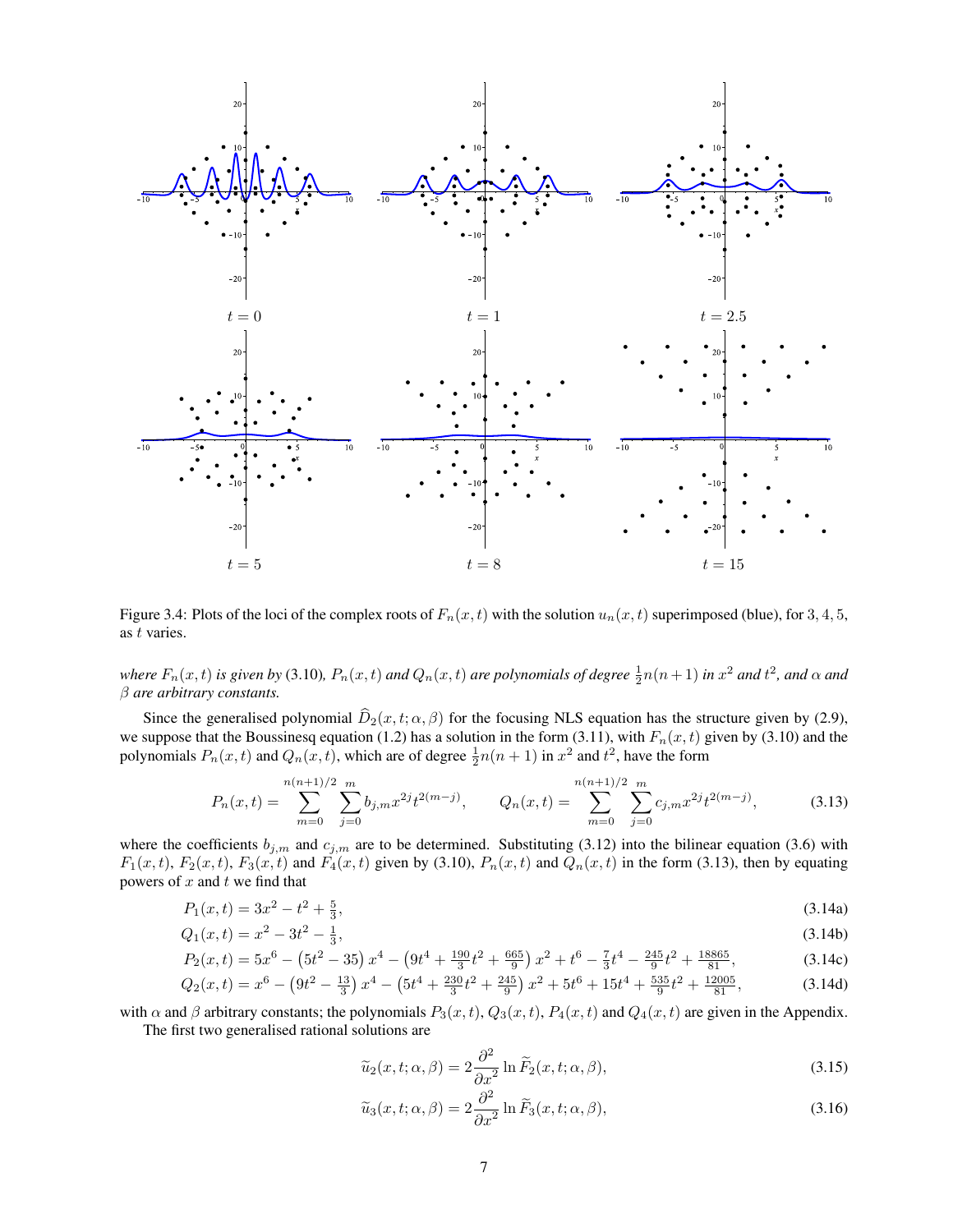



Figure 3.5: Plots of the generalised rational solution  $\tilde{u}_2(x,t;\alpha,\beta)$  of the Boussinesq equation for various values of the parameters  $\alpha$  and  $\beta$ .

where

$$
\widetilde{F}_2(x,t;\alpha,\beta) = F_2(x,t) + 2\alpha t P_1(x,t) + 2\beta x Q_1(x,t) + \alpha^2 + \beta^2
$$
\n
$$
= x^6 + \left(3t^2 + \frac{25}{3}\right)x^4 + \left(3t^4 + 30t^2 - \frac{125}{9}\right)x^2 + t^6 + \frac{17}{3}t^4 + \frac{475}{9}t^2 + \frac{625}{9}
$$
\n
$$
+ 2\alpha t \left(3x^2 - t^2 + \frac{5}{3}\right) + 2\beta x \left(x^2 - 3t^2 - \frac{1}{3}\right) + \alpha^2 + \beta^2,
$$
\n(3.17)

and

$$
\widetilde{F}_3(x,t;\alpha,\beta) = F_3(x,t) + 2\alpha t P_2(x,t) + 2\beta x Q_2(x,t) + (\alpha^2 + \beta^2) F_1(x,t)
$$
\n
$$
= x^{12} + \left(6t^2 + \frac{98}{3}\right)x^{10} + \left(15t^4 + 230t^2 + \frac{245}{3}\right)x^8 + \left(20t^6 + \frac{1540}{3}t^4 + \frac{18620}{9}t^2 + \frac{75460}{81}\right)x^6
$$
\n
$$
+ \left(15t^8 + \frac{1460}{3}t^6 + \frac{37450}{9}t^4 + \frac{24500}{3}t^2 - \frac{5187875}{243}\right)x^4
$$
\n
$$
+ \left(6t^{10} + 190t^8 + \frac{35420}{9}t^6 - \frac{4900}{9}t^4 + \frac{188650}{27}t^2 + \frac{159786550}{729}\right)x^2
$$
\n
$$
+ t^{12} + \frac{58}{3}t^{10} + \frac{1445}{3}t^8 + \frac{798980}{81}t^6 + \frac{16391725}{243}t^4 + \frac{300896750}{729}t^2 + \frac{878826025}{6561}
$$
\n
$$
+ 2\alpha t \left\{ t^6 - (9x^2 + 7)t^4 - (5x^4 + 190x^2 + 245)t^2 + 5x^6 + 105x^4 - 665x^2 + \frac{18865}{3}\right\}
$$
\n
$$
+ 2\beta x \left\{ x^6 - (9t^2 - 13)x^4 - (5t^4 + 230t^2 + 245)x^2 + 5t^6 + 45t^4 + 535t^2 + \frac{12005}{3}\right\}
$$
\n
$$
+ (\alpha^2 + \beta^2)(x^2 + t^2 + 1),
$$
\n(3.18)

with  $\alpha$  and  $\beta$  arbitrary constants. Plots of the solutions  $\tilde{u}_2(x, t; \alpha, \beta)$ ,  $\tilde{u}_3(x, t; \alpha, \beta)$  and  $\tilde{u}_4(x, t; \alpha, \beta)$  of the Boussinesq equation for various values of the parameters  $\alpha$  and  $\beta$  are given in Figures 3.5, 3.6 and 3.7, respectively. Figure 3.5 shows that the solution  $\tilde{u}_2(x,t;\alpha,\beta)$  has two peaks when  $\alpha = \beta = 0$ , then as  $|\alpha|$  and  $|\beta|$  increase a third peak appears, creating a triangular structure. Numerical evidence suggests that as  $|\alpha|$  and  $|\beta|$  increase then the three peaks all tend to the same height  $\max(\tilde{u}_2) = 4$ . Figure 3.6 shows that the solution  $\tilde{u}_3(x, t; \alpha, \beta)$  has three peaks when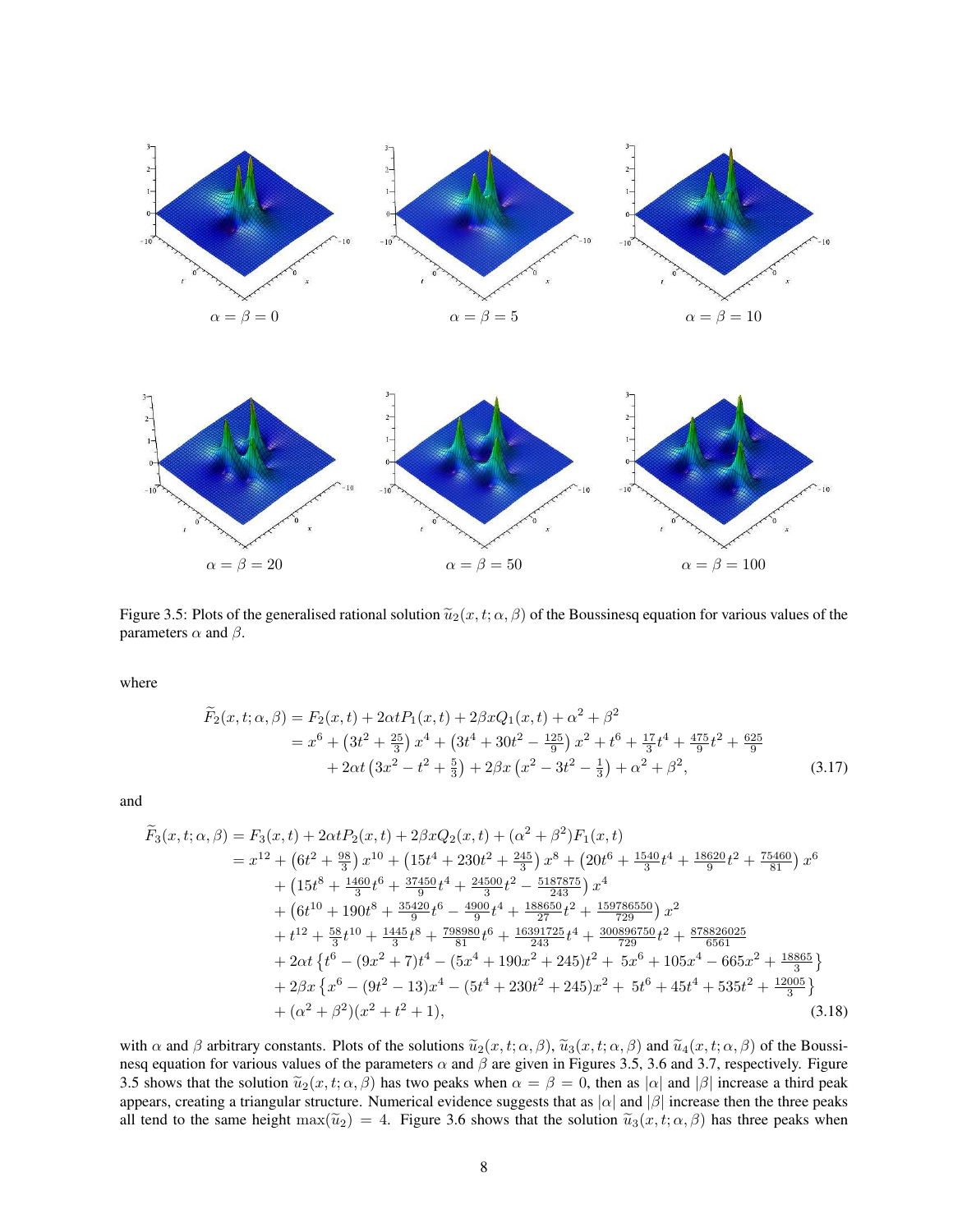

Figure 3.6: Plots of the generalised rational solution  $\tilde{u}_3(x, t; \alpha, \beta)$  of the Boussinesq equation for various values of the parameters  $\alpha$  and  $\beta$ .

 $\alpha = \beta = 0$ , then as  $|\alpha|$  and  $|\beta|$  increase three more peaks appear, for  $\alpha$  and  $\beta$  sufficiently large with one central peak and five in a ring around it. Again, numerical evidence suggests that as  $|\alpha|$  and  $|\beta|$  increase then the three peaks all tend to the same height max $(\tilde{u}_3) = 4$ . Figure 3.7 shows that the solution  $\tilde{u}_4(x, t; \alpha, \beta)$  has four peaks when  $\alpha = \beta = 0$ , then as  $|\alpha|$  and  $|\beta|$  increase five more peaks appear, with for  $\alpha$  and  $\beta$  sufficiently large with two central peaks and seven in a ring around it. As for  $\tilde{u}_2(x, t; \alpha, \beta)$  and  $\tilde{u}_3(x, t; \alpha, \beta)$ , numerical evidence suggests that as  $|\alpha|$  and  $|\beta|$  increase then the three peaks all tend to the same height  $\max(\tilde{u}_4) = 4$ .

Remark 3.2. Ohta and Yang [81, Figure 1] show that for focusing NLS equation (1.1), the generalised rational solution  $\widehat{\psi}_2(x, t; \alpha, \beta)$  (2.7) has a single peak when  $\alpha = \beta = 0$ , and three peaks otherwise. Ohta and Yang [81, Figure 2] also show that the generalised rational solution  $\psi_3(x, t; \alpha, \beta)$  has a single peak when unperturbed, and six peaks otherwise.

Define the polynomials  $\Theta_n^{\pm}(x,t)$ , for  $n \in \mathbb{N}$ , by

$$
\Theta_n^{\pm}(x,t) = xP_n(x,t) \pm itQ_n(x,t),\tag{3.19}
$$

with  $P_n(x, t)$  and  $Q_n(x, t)$  the polynomials in the generalised rational solution (3.12). Then for  $P_n(x, t)$  and  $Q_n(x, t)$ given by (3.14), it is easily verified that  $\Theta_n^{\pm}(x,t)$ , for  $n=1,2,3,4$ , satisfy the bilinear equation (3.6). Hence in the general case we have the following conjecture.

**Conjecture 3.3.** *The polynomials*  $\Theta_n^{\pm}(x,t)$  *given by* (3.19) *satisfy the bilinear equation* (3.6)*.* 

Consequently, from this and Theorem 3.12 we have the following result.

**Lemma 3.4.** Let  $\Theta_n^{\pm}(x,t)$  be given by (3.19), then the polynomial  $\widetilde{F}_{n+1}(x,t;\alpha,\beta)$  given by (3.12) can be written as

$$
\widetilde{F}_{n+1}(x,t;\alpha,\beta) = F_{n+1}(x,t) + (\alpha + i\beta)\Theta_n^+(x,t) + (\alpha - i\beta)\Theta_n^-(x,t) + (\alpha^2 + \beta^2)F_{n-1}(x,t),\tag{3.20}
$$

which is a linear combination of four solutions  $F_{n+1}(x,t)$ ,  $\Theta_n^{\pm}(x,t)$  and  $F_{n-1}(x,t)$  of the bilinear equation (3.6).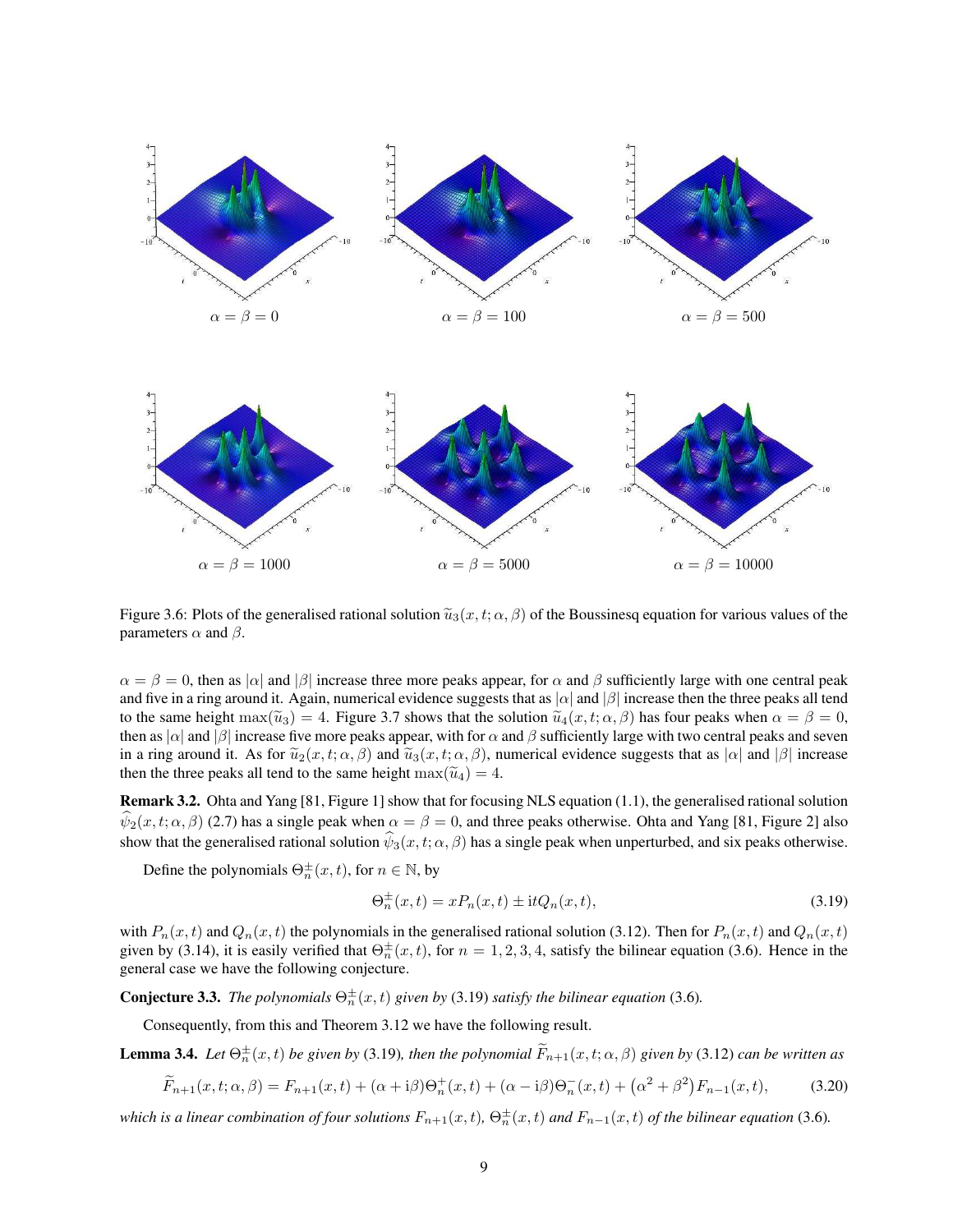



Figure 3.7: Plots of the generalised rational solution  $\tilde{u}_4(x, t; \alpha, \beta)$  of the Boussinesq equation for various values of the parameters  $\alpha$  and  $\beta$ .

# 4 Rational solutions of the Kadomtsev-Petviashvili I equation

#### 4.1 Introduction

The Kadomtsev-Petviashvili (KP) equation

$$
(v_{\tau} + 6vv_{\xi} + v_{\xi\xi\xi})_{\xi} + 3\sigma^2 v_{\eta\eta} = 0, \qquad \sigma^2 = \pm 1,
$$
\n(4.1)

which is known as KPI if  $\sigma^2 = -1$ , i.e. (1.4), and KPII if  $\sigma^2 = 1$ , was derived by Kadomtsev and Petviashvili [70] to model ion-acoustic waves of small amplitude propagating in plasmas and is a two-dimensional generalisation of the KdV equation (1.3). The KP equation arises in many physical applications including weakly two-dimensional long waves in shallow water [7, 93], where the sign of  $\sigma^2$  depends upon the relevant magnitudes of gravity and surface tension, in nonlinear optics [87], ion-acoustic waves in plasmas [68], two-dimensional matter-wave pulses in Bose-Einstein condensates [100], and as a model for sound waves in ferromagnetic media [101]. The KP equation (4.1) is also a completely integrable soliton equation solvable by inverse scattering and again the sign of  $\sigma^2$  is critical since if  $\sigma^2 = -1$ , then the inverse scattering problem is formulated in terms of a Riemann-Hilbert problem [40, 75], whereas for  $\sigma^2 = 1$ , it is formulated in terms of a  $\overline{\partial}$  ("DBAR") problem [2].

The first rational solution of the KPI equation (1.4), is the so-called "lump solution"

$$
v(\xi, \eta, \tau) = 2 \frac{\partial^2}{\partial \xi^2} \ln[(\xi - 3\tau)^2 + \eta^2 + 1] = -4 \frac{(\xi - 3\tau)^2 - \eta^2 - 1}{[(\xi - 3\tau)^2 + \eta^2 + 1]^2},\tag{4.2}
$$

which was found by Manakov *et al.* [76]. Subsequent studies of rational solutions of the KPI equation (1.4) include Ablowitz *et al.* [3], Ablowitz and Villarroel [9, 103], Dubard and Matveev [36, 37], Gaillard [56, 57], Johnson and Thompson [69], Ma [74], Pelinovsky [84, 85], Pelinovsky and Stepanyants [86], Satsuma and Ablowitz [90], and Singh and Stepanyants [94].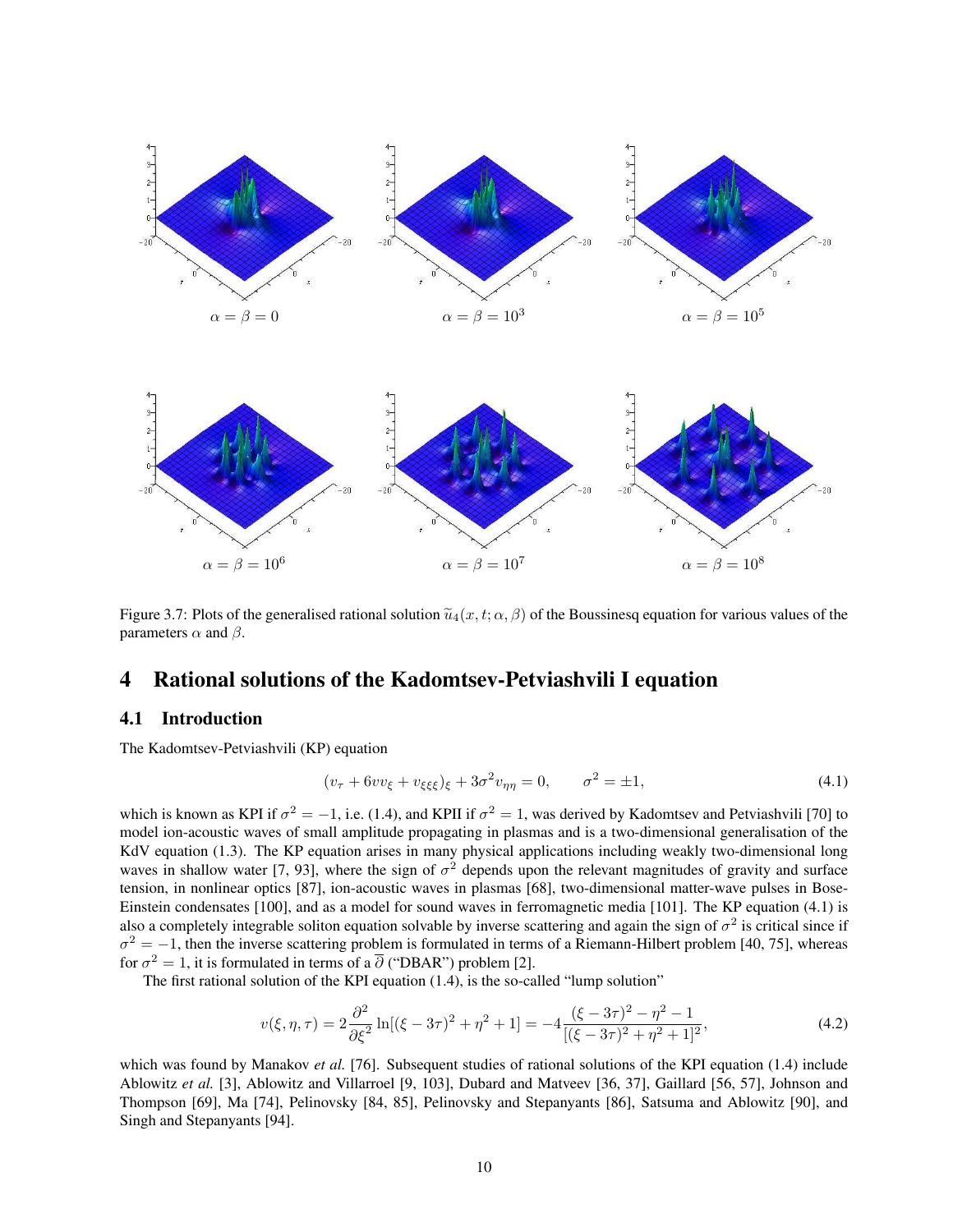We remark that the KP equation (4.1) is invariant under the *Galilean transformation*

$$
(\xi, \eta, \tau, v) \mapsto (\xi + 6\lambda, \eta, \tau, v + \lambda), \tag{4.3}
$$

with  $\lambda$  an arbitrary constant. In fact the rational solutions of the KPI equation (1.4) derived by Dubard and Matveev [36, 37] and Gaillard [56, 57] are equivalent under the Galilean transformation (4.3).

#### 4.2 Rational solutions related to the focusing NLS equation

Dubard and Matveev [36, 37] derive rational solutions of the KPI equation (1.4) from the generalised rational solution  $\psi_2(x, t; \alpha, \beta)$  (2.7) of the focusing NLS equation (1.1); see also [35, 56, 57]. Specifically Dubard and Matveev [36, 37] show that

$$
v(\xi, \eta, \tau) = 2 \frac{\partial^2}{\partial \xi^2} \ln \widehat{D}_2(\xi - 3\tau, \eta; \alpha, -48\tau) = \frac{1}{2} \left( |\widehat{\psi}_2(x, t; \alpha, \beta)|^2 - 1 \right) \Big|_{x = \xi - 3\tau, t = \eta, \beta = -48\tau},\tag{4.4}
$$

is a solution of the KPI equation (1.4). If we define  $F_2^{\text{nls}}(\xi, \eta, \tau; \alpha) = \hat{D}_2(\xi - 3\tau, \eta; \alpha, -48\tau)$ , then

$$
F_2^{\text{nls}}(\xi, \tau; \alpha) = \xi^6 - 18\tau \xi^5 + 3 \left( 45\tau^2 + \eta^2 + 1 \right) \xi^4 - 12 \left( 45\tau^2 + 3\eta^2 - 5 \right) \tau \xi^3
$$
  
+ 
$$
\left\{ 3\eta^4 + 18 \left( 9\tau^2 - 1 \right) \eta^2 + 1215\tau^4 - 702\tau^2 + 27 \right\} \xi^2
$$
  
- 
$$
\left\{ 18\tau \eta^4 + 36 \left( 9\tau^2 + 5 \right) \tau \eta^2 + 1458\tau^5 - 2268\tau^3 + 450\tau \right\} \xi
$$
  
+ 
$$
\eta^6 + 27 \left( \tau^2 + 1 \right) \eta^4 + 9 \left( 27\tau^4 + 78\tau^2 + 11 \right) \eta^2 + 729\tau^6 - 2349\tau^4 + 3411\tau^2 + 9. \tag{4.5}
$$

The polynomial  $F_2^{\text{nls}}(\xi, \tau; \alpha)$  satisfies

$$
\left(\mathbf{D}_{\xi}^{4} + \mathbf{D}_{\xi}\mathbf{D}_{\tau} - 3\mathbf{D}_{\eta}^{2}\right)F_{2} \bullet F_{2} = 0, \tag{4.6}
$$

which is the bilinear form of the KPI equation (1.4), and so

$$
v_2^{\text{nls}}(\xi, \eta, \tau; \alpha) = 2 \frac{\partial^2}{\partial \xi^2} \ln F_2^{\text{nls}}(\xi, \eta, \tau; \alpha), \tag{4.7}
$$

is a rational solution of the KPI equation (1.4).

#### 4.3 Rational solutions related to the Boussinesq equation

The Boussinesq equation (1.2) is a symmetry reduction of the KPI equation (1.4) and so the generalised rational solutions  $\tilde{u}_n(x, t; \alpha, \beta)$  given by (3.11) of the Boussinesq equation can be used to generate rational solutions of the KPI equation. If in the KPI equation (1.4) we make the travelling wave reduction

$$
v(\xi, \eta, \tau) = u(x, t), \qquad x = \xi - 3\tau, \quad t = \eta,
$$

then  $u(x, t)$  satisfies the Boussinesq equation (1.2). Consequently given a solution of the Boussinesq equation (1.2), then we can derive a solution of the KPI equation (1.4). In particular, if

$$
u(x,t) = 2\frac{\partial^2}{\partial x^2} \ln F(x,t),
$$

for some known  $F(x, t)$ , is a solution of the Boussinesq equation (1.2), then

$$
v(\xi, \eta, \tau) = 2 \frac{\partial^2}{\partial \xi^2} \ln F(\xi - 3\tau, \eta),
$$

is a solution of the KPI equation (1.4). For example the choice  $F(x,t) = x^2 + t^2 + 1$  gives the lump solution (4.2) of KPI.

Using the generalised rational solution  $\tilde{u}_2(x, t; \alpha, \beta)$  (3.15) of the Boussinesq equation (1.2) we obtain the rational solution of the KPI equation (1.4) given by

$$
v(\xi, \eta, \tau; \alpha, \beta) = 2 \frac{\partial^2}{\partial \xi^2} \ln F_2^{\text{bq}}(\xi, \eta, \tau; \alpha, \beta), \tag{4.8}
$$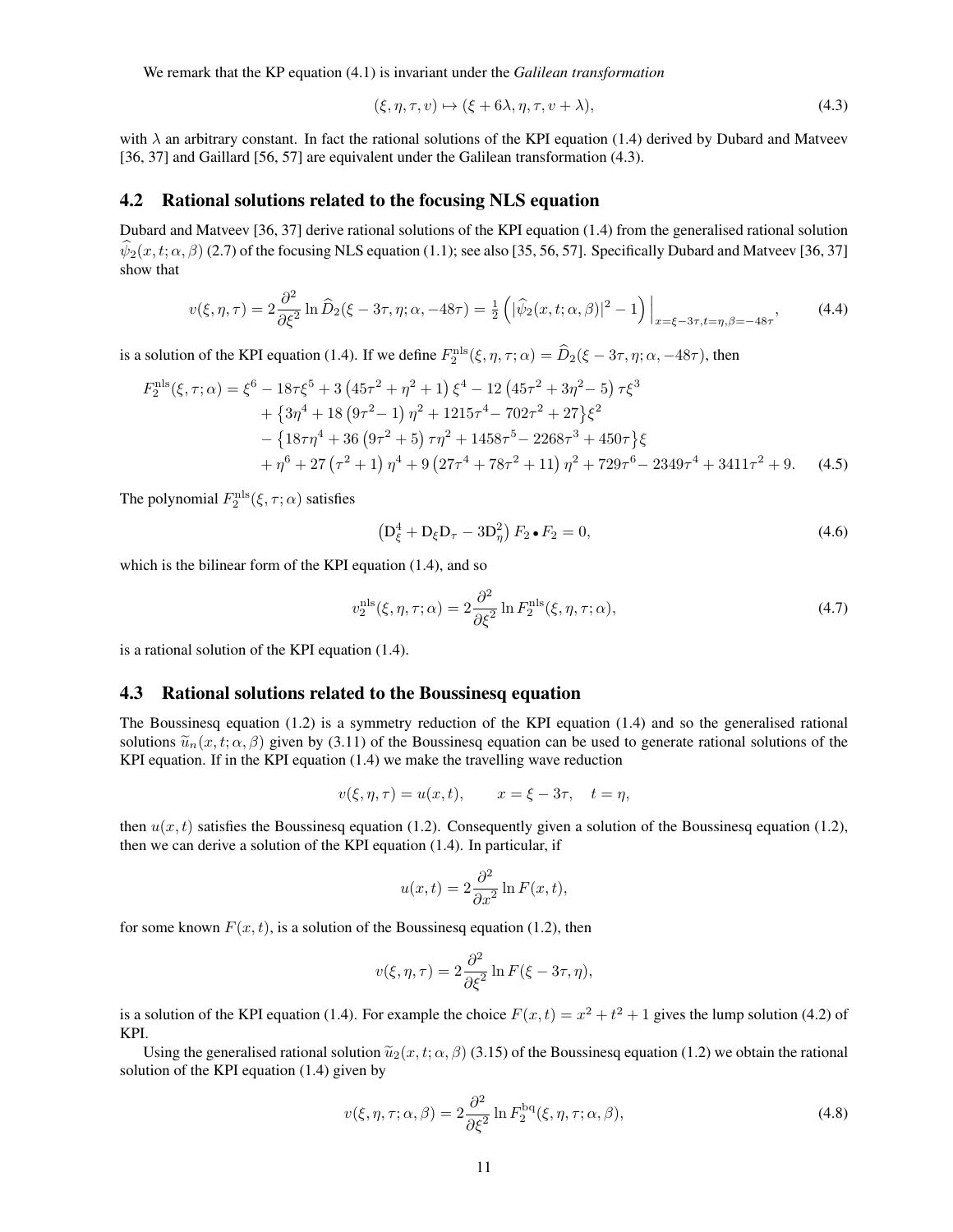where 
$$
F_2^{\text{bq}}(\xi, \eta, \tau; \alpha, \beta) = \tilde{F}_2(x, t; \alpha, \beta)
$$
, i.e.  
\n
$$
F_2^{\text{bq}}(\xi, \eta, \tau; \alpha, \beta) = \xi^6 - 18\tau \xi^5 + 3(45\tau^2 + \eta^2 + \frac{25}{9})\xi^4 - 12(45\tau^2 + 3\eta^2 + \frac{25}{3})\tau \xi^3
$$
\n
$$
+ \{3\eta^4 + 18(9\tau^2 + \frac{5}{3})\eta^2 + 1215\tau^4 + 450\tau^2 - \frac{125}{9}\xi^2
$$
\n
$$
- \{18\eta^4 + 36(9\tau^2 + 5)\eta^2 + 1458\tau^4 + 900\tau^2 + \frac{250}{3}\tau \xi
$$
\n
$$
+ \eta^6 + 27(\tau^2 + \frac{17}{81})\eta^4 + 9(27\tau^4 + 30\tau^2 + \frac{475}{81})\eta^2
$$
\n
$$
+ 729\tau^6 + 675\tau^4 - 125\tau^2 + \frac{625}{9} + 2\alpha \{3\xi^2\eta - 18\xi\tau\eta - \eta^3 + (27\tau^2 + \frac{5}{3})\eta\}
$$
\n
$$
+ 2\beta \{\xi^3 - 9\xi^2\tau - (3\eta^2 - 27\tau^2 + \frac{1}{3})\xi - 27\tau^3 + 9\tau\eta^2 + \tau\} + \alpha^2 + \beta^2.
$$
\n(4.9)

We remark that this polynomial, in scaled coordinates, is given by Gorshkov, Pelinovsky and Stepanyants [64], see their equation (4.2), though the authors don't mention the Boussinesq equation.

#### 4.4 A more general rational solution

If we compare the polynomials  $F_2^{\text{nls}}(\xi, \eta, \tau; \alpha)$  and  $F_2^{\text{bq}}(\xi, \eta, \tau; \alpha, \beta)$ , respectively given by (4.5) and (4.9), then we see that they are fundamentally different. As we shall now demonstrate, they are special cases of a more general polynomial. Consider the polynomial  $\mathcal{F}_2(\xi, \eta, \tau; \mu, \alpha, \beta)$ , with parameters  $\mu, \alpha$  and  $\beta$ , given by

$$
\mathcal{F}_2(\xi, \eta, \tau; \mu, \alpha, \beta) = \xi^6 - 18\tau \xi^5 + (3\eta^2 + 135\tau^2 - 6\mu^2 + 9)\xi^4 - \{36\eta^2 + 540\tau^2 - 12(6\mu^2 + 6\mu - 7)\} \tau \xi^3
$$
  
+ 
$$
\{3\eta^4 + 18(9\tau^2 - 2\mu + 1)\eta^2 + 1215\tau^4 - 54(6\mu^2 + 12\mu - 5)\tau^2
$$
  
+ 
$$
9\mu(\mu + 2)(\mu^2 - 2\mu + 2)\} \xi^2
$$
  
- 
$$
\{18\eta^4 + 36(9\tau^2 + 5)\eta^2 + 1458\tau^4 - 324(2\mu^2 + 6\mu - 1)\tau^2
$$
  
+ 
$$
18\mu(3\mu^3 + 12\mu^2 - 2\mu + 12)\} \tau \xi + \eta^6 + (27\tau^2 + 6\mu^2 + 12\mu + 9)\eta^4
$$
  
+ 
$$
\{243\tau^4 + 54(6\mu + 7)\tau^2 + 9(\mu^4 + 4\mu^3 + 6\mu^2 - 4\mu + 4)\} \eta^2
$$
  
+ 
$$
729\tau^6 - 81(\mu^2 + 24\mu - 1)\tau^4 + 9(9\mu^4 + 72\mu^3 + 150\mu^2 + 132\mu + 16)\tau^2
$$
  
+ 
$$
9(\mu^2 - 2\mu + 2)^2 + 2\alpha \{3\eta \xi^2 - 18\tau \eta \xi - \eta^3 + 3[9\tau^2 - \mu(\mu + 2)]\eta\}
$$
  
+ 
$$
2\beta \{\xi^3 - 9\tau \xi^2 - 6(\eta^2 - 9\tau^2 + \mu^2)\xi + 9\tau \eta^2 - 27\tau^3 + 3(3\mu^2 + 12\mu + 4)\tau\}
$$
  
+ 
$$
\alpha^2 + \beta^2.
$$
 (4.10)

This polynomial has both the polynomials  $F_2^{\text{nls}}(\xi, \eta, \tau; \alpha)$  and  $F_2^{\text{bq}}(\xi, \eta, \tau; \alpha, \beta)$  as special cases, specifically

$$
F_2^{\text{nls}}(\xi, \eta, \tau; \alpha) = \mathcal{F}_2(\xi, \eta, \tau; 1, \alpha, 0), \qquad F_2^{\text{bq}}(\xi, \eta, \tau; \alpha, \beta) = \mathcal{F}_2(\xi, \eta, \tau; -\frac{1}{3}, \alpha, \beta).
$$

Furthermore

$$
v(\xi, \eta, \tau; \mu, \alpha, \beta) = 2 \frac{\partial^2}{\partial \xi^2} \ln \mathcal{F}_2(\xi, \eta, \tau; \mu, \alpha, \beta), \tag{4.11}
$$

with  $\mathcal{F}_2(\xi, \eta, \tau; \mu, \alpha, \beta)$  given by (4.10), is a solution of the KPI equation (1.4), which includes as special cases the solutions (4.7), when  $\mu = 1$  and  $\beta = 0$ , and (4.8), when  $\mu = -\frac{1}{3}$ , as is easily shown.

In Figure 4.1, the initial solution  $v(\xi, \eta, 0; \mu, 0, 0)$  given by (4.11) is plotted for various choices of the parameter  $\mu$ . When  $\mu = 1$ , then this arises from the solution (4.7) derived from the focusing NLS equation (1.1) whilst when  $\mu = -\frac{1}{3}$ , then this arises from the solution (4.8) derived from the Boussinesq equation (1.2). From Figure 4.1 we can see that for  $\mu < \mu^*$ , the solution  $v(\xi, \eta, 0; \mu, 0, 0)$  has two peaks on the line  $\eta = 0$ , which coalesce when  $\mu = \mu^*$  to form one peak at  $\xi = \eta = 0$ . By considering when

$$
\left. \frac{\partial^2}{\partial \xi^2} v(\xi, 0, 0; \mu, 0, 0) \right|_{\xi=0} = -\frac{8(3\mu^4 + 12\mu^3 + 16\mu^2 - 6)}{(\mu^2 - 2\mu + 2)^2} = 0,
$$

then  $\mu^*$  is the real positive root of

$$
3\mu^4 + 12\mu^3 + 16\mu^2 - 6 = 3\left[\mu^2 + 2(1 - \frac{1}{3}\sqrt{6})\mu + 2 - \sqrt{6}\right]\left[\mu^2 + 2(1 + \frac{1}{3}\sqrt{6})\mu + 2 + \sqrt{6}\right] = 0,
$$

i.e.  $\mu^* = -1 + \frac{1}{3}\sqrt{6} + \frac{1}{3}\sqrt{-3 + 3\sqrt{6}} \approx 0.5115960325$ . For  $\mu > \mu^*$ , it can be shown that

$$
v(0,0,0;\mu,0,0) = \frac{4\mu(\mu+2)}{\mu^2 - 2\mu + 2},
$$

increases until it reaches a maximum height of  $4(2+\sqrt{5})$  when  $\mu = \frac{1}{2}(1+\sqrt{5})$ , which is the golden mean!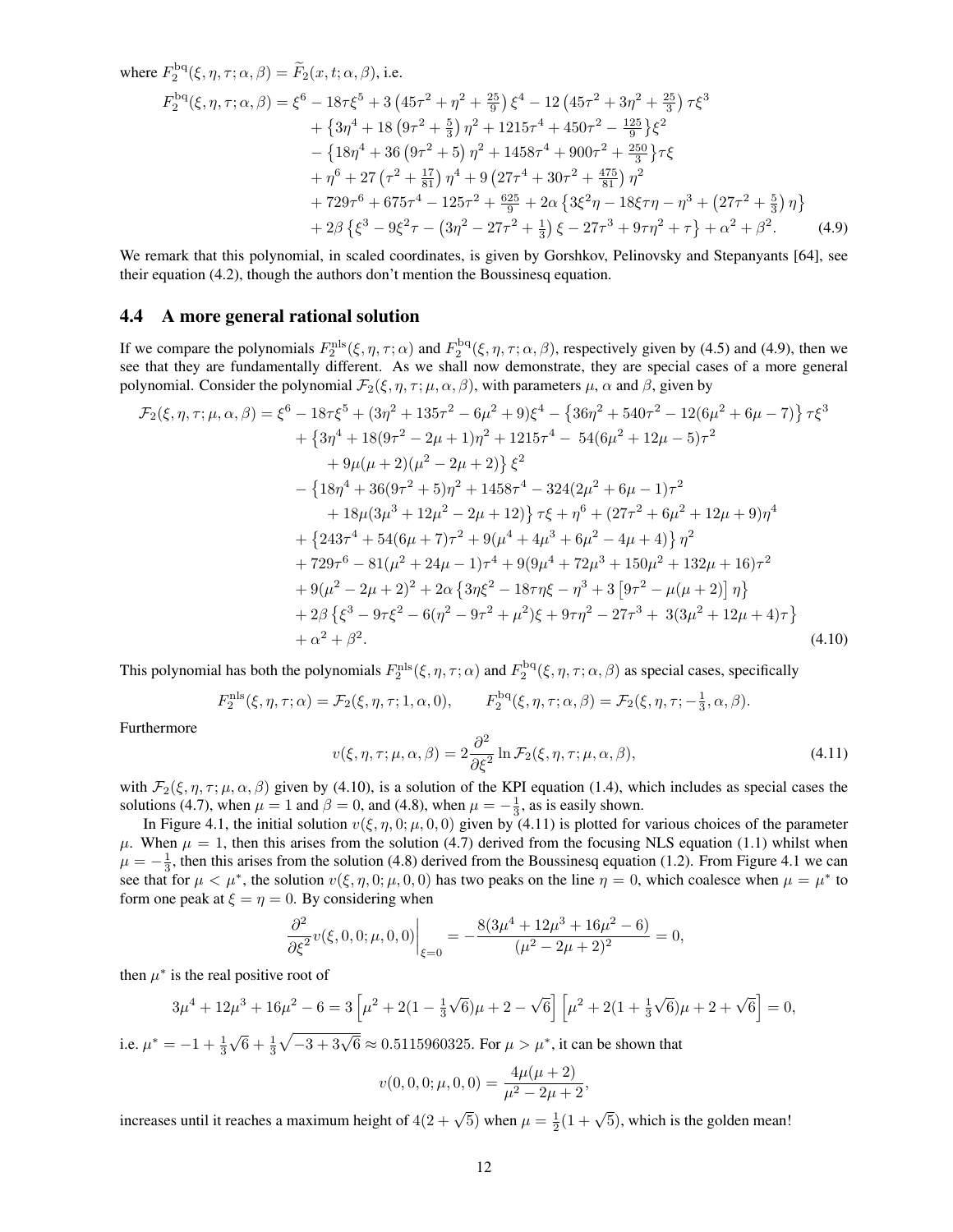# 5 Discussion

In this paper we have derived a sequence of algebraically decaying rational solutions of the Boussinesq equation (1.2) which depend on two arbitrary parameters, have an interesting structure and have a similar appearance to rogue-wave solutions in the sense that they have isolated "lumps". The associated special polynomial, which has equal weight in x and t, satisfies a bilinear equation of Hirota type and comprises of a linear combination of four independent of the bilinear equation, something remarkable for a solutions of a bilinear equation. The derivation of a representation of these special polynomials as determinants is currently under investigation and we do not pursue this further here.

Using our rational solutions of the Boussinesq equation (1.2), we derived rational solutions of the the KPI equation (1.4) and compared them to those obtained from rational solutions of the focusing NLS equation (1.1) by Dubard and Matveev [36, 37]. It was shown that the two sets of solutions are fundamentally different and both are special cases of a more general rational solution. We remark that Ablowitz *et al.* [3, 9, 103] derived a hierarchy of algebraically decaying rational solutions of the KPI equation (1.4) which have the form

$$
v_m(\xi, \eta, \tau) = 2 \frac{\partial^2}{\partial x^2} \ln G_m(\xi, \eta, \tau), \tag{5.1}
$$

where  $G_m(\xi, \eta, \tau)$  is a polynomial of degree  $2m$  in  $\xi$ ,  $\eta$  and  $\tau$ . This is a fundamentally different hierarchy of solutions of the KPI equation (1.4) compared to hose discussed in  $\S 4$ , not least because it involves polynomials of all even degrees, not just of degree  $n(n + 1)$ , with  $n \in \mathbb{N}$ .

#### Acknowledgment

PAC thanks Andrew Bassom for helpful comments and illuminating discussions and the School of Mathematics & Statistics at the University of Western Australia, Perth, Australia, for their hospitality during his visits when some of this research was done.

#### Appendix

$$
F_4(x,t) = x^{20} + (10t^2 + 90) x^{18} + (45t^4 + 1010t^2 + 1845) x^{16}
$$
  
+  $(120t^6 + 4600t^4 + 30600t^2 + 13000) x^{14}$   
+  $(210t^8 + 11480t^6 + 151900t^4 + 393400t^2 - \frac{2097550}{9}) x^{12}$   
+  $(252t^{10} + 17500t^8 + 367640t^6 + 2095800t^4 + \frac{11948300}{9}t^2 + \frac{232696100}{27}) x^{10}$   
+  $(210t^{12} + 16940t^{10} + 501550t^8 + 5010600t^6 + \frac{39702250}{37}t^4 + \frac{180407500}{9}t^2 - \frac{6596112250}{27}) x^8$   
+  $(120t^{14} + 10360t^{12} + 400120t^{10} + 5601400t^8 + \frac{141659000}{3}t^6 + \frac{23569000}{9}t^4 - \frac{19319573000}{27}t^2 + \frac{86014747000}{27}) x^6$   
+  $(45t^{16} + 3800t^{14} + 179900t^{12} + 3504200t^{10} + \frac{98796250}{3}t^8 + \frac{1675457000}{9}t^6$   
-  $\frac{15031607500}{27}t^4 + \frac{410944625000}{27}t^2 + \frac{235282398125}{81}) x^4$   
+  $(10t^{18} + 730t^{16} + 39400t^{14} + 1320200t^{12} + \frac{74612300}{9}t^{10} + \frac{1165839500}{243}t^8$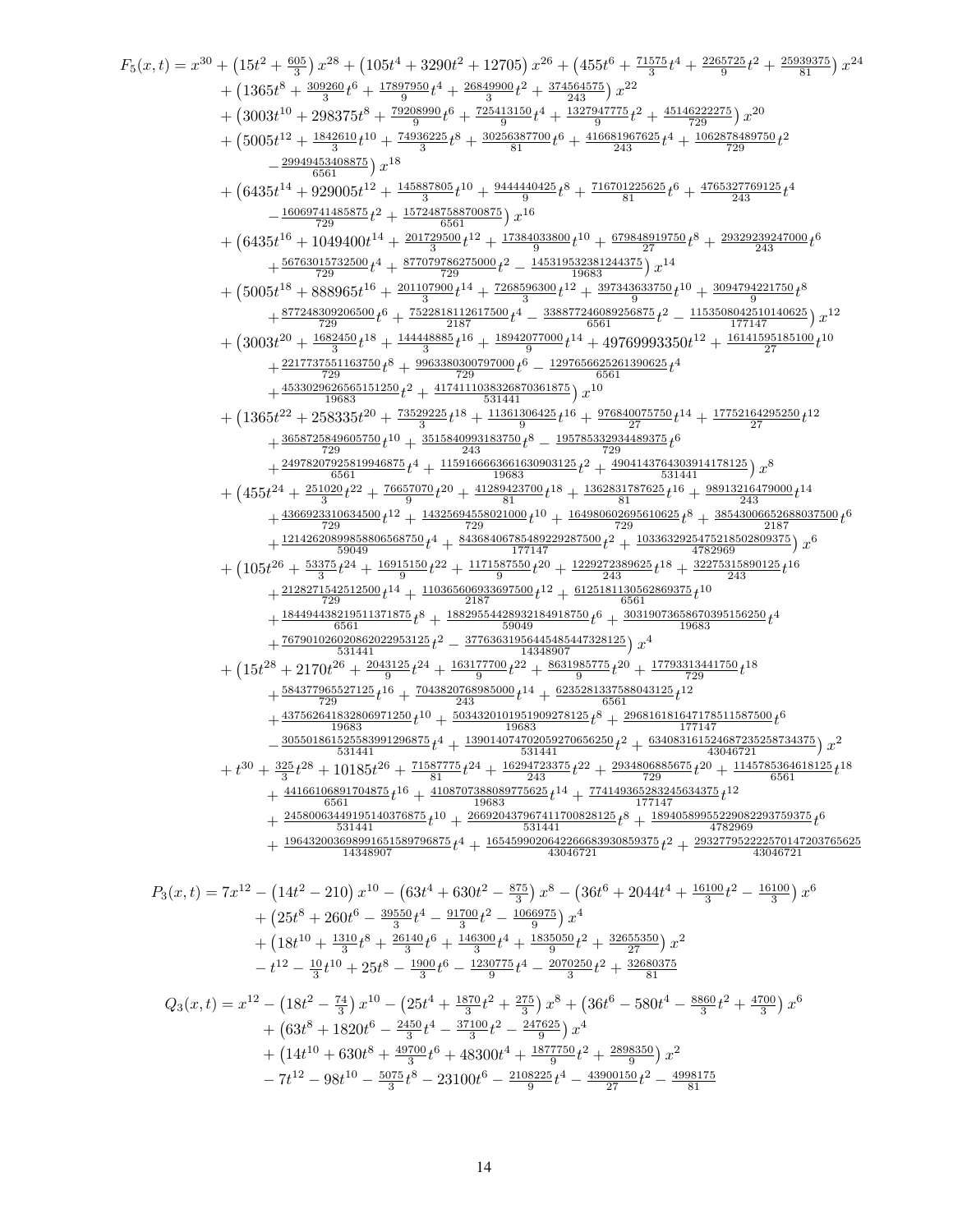$$
\begin{array}{rcl} P_4(x,t)&=9x^{20} - \left(30t^2-770\right)x^{18}- \left(243t^4+3390t^2-14245\right)x^{16}- \left(360t^6+24360t^4+107800t^2-\frac{754600}{9}\right)x^{14}\\&+ \left(130t^8-23720t^6-\frac{227820t^4}{39} -\frac{4418800t^2}{59} -\frac{512858500}{277}\right)x^{12}\\&+ \left(690t^{12}+58700t^{10}+\frac{917450}{30}t^8-\frac{55910120t^4}{30}t^4+\frac{16762900t^2}{27}t^4-\frac{5795597500t^2}{27} -\frac{1367658734750}{729}\right)x^8\\&+ \left(152t^{14}+\frac{65800}{3}t^{12}+\frac{1198652t^4}{30}t^6+\frac{192015000t^8}{2810100}t^8+\frac{8625158500}{815}t^6+\frac{69758781400}{273}t^4-\frac{5795595700t^2}{273}t^2-\frac{1367658734750}{729}\right)x^8\\&- \left(75t^{16}+\frac{10360}{34}t^4+\frac{66500}{9}t^1^2-\frac{69057800t}{2187}t^0-\frac{20966610250}{243}t^8-\frac{27583055000t^6}{243}t^6+\frac{69758781400}{243}t^6\right)\\&- \frac{5629869055000}{729}t^6+\frac{1337206500}{2187}t^2-\frac{4046107524475}{2187}t^3-x^4\\&- \frac{1103206272000}{729}t^6+\frac{133702674300}{2187}t^2+\frac{
$$

# **References**

- [1] M.J. Ablowitz, "Nonlinear Dispersive Waves," Cambridge Texts Appl. Math., C.U.P., Cambridge (2011).
- [2] M.J. Ablowitz, D. Bar Yaacov and A.S. Fokas, On the inverse scattering transform for the Kadomtsev-Petviashvili equation, Stud. Appl. Math., 69 (1983) 135-143.
- [3] M.J. Ablowitz, S. Chakravarty, A.D. Trubatch and J. Villarroel, A novel class of solutions of the non-stationary Schrödinger and the Kadomtsev-Petviashvili I equations, *Phys. Lett. A*, **267** (2000) 132-146.
- [4] M.J. Ablowitz and P.A. Clarkson, "Solitons, Nonlinear Evolution Equations and Inverse Scattering," L.M.S. Lect. Notes Math., vol. 149, C.U.P., Cambridge (1991).
- [5] M.J. Ablowitz and R. Haberman, Resonantly coupled nonlinear evolution equations, J. Math. Phys., 16 (1975) 2301-2305.
- [6] M.J. Ablowitz and J. Satsuma, Solitons and rational solutions of nonlinear evolution equations, *J. Math. Phys.*, 19 (1978) 2180-2186.
- [7] M.J. Ablowitz and H. Segur, On the evolution of packets of water waves, *J. Fluid Mech.*, 92 (1979) 691-715.
- [8] M.J. Ablowitz and H. Segur, "Solitons and the Inverse Scattering Transform," SIAM, Philadelphia (1981).
- [9] M.J. Ablowitz and J. Villarroel, Solutions to the time dependent Schrödinger and the Kadomtsev-Petviashvili equations, Phys. Rev. Lett., 78 (1997) 570-573.
- [10] M. Adler and J. Moser, On a class of polynomials associated with the Korteweg-de Vries equation, Commun. Math. Phys., 61 (1978)  $1-30$ .
- [11] H. Airault, H.P. McKean and J. Moser, Rational and elliptic solutions of the KdV equation and related many-body problems, Commun. Pure Appl. Math., 30 (1977) 95-148.
- [12] N. Akhmediev, A. Ankiewicz and J.M. Soto-Crespo, Rogue waves and rational solutions of the nonlinear Schrödinger equation, *Phys. Rev. E*, **80** (2009) 026601.
- [13] N. Akhmediev, A. Ankiewicz and M. Taki, Waves that appear from nowhere and disappear without a trace, Phys. Lett. A, 373 (2009) 675-678.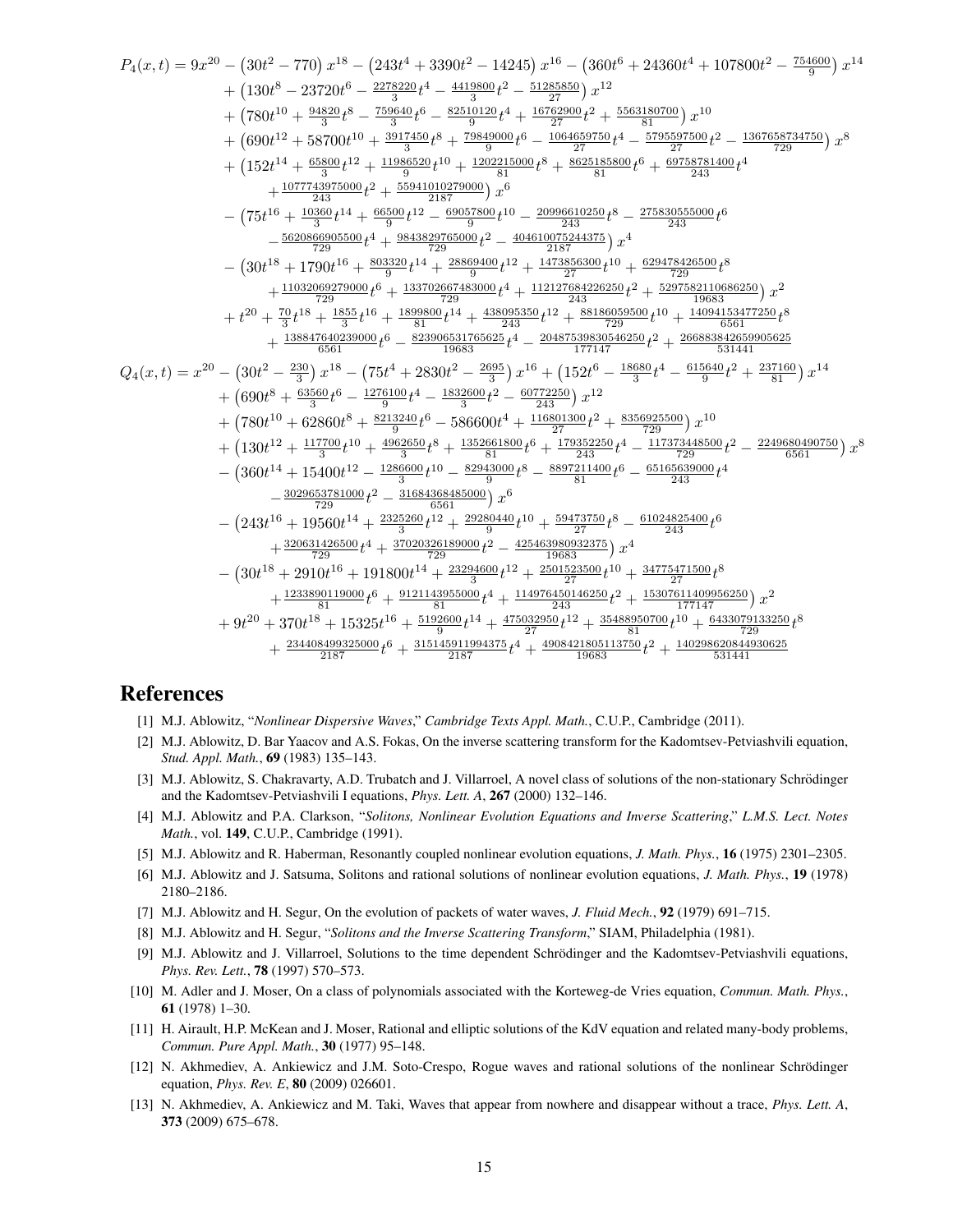- [14] N. Akhmediev, J.M. Soto-Crespo and A. Ankiewicz, Extreme waves that appear from nowhere: on the nature of rogue waves, *Phys. Lett. A*, 373 (2009) 2137–2145.
- [15] A. Ankiewicz, P.A. Clarkson and N. Akhmediev, Rogue waves, rational solutions, the patterns of their zeros and integral relations, *J. Phys. A*, 43 (2010) 122002.
- [16] A. Ankiewicz, D.J. Kedziora and N. Akhmediev, Rogue wave triplets, *Phys. Lett. A*, 375 (2011) 2782–2785.
- [17] H. Aref, Vortices and polynomials, *Fluid Dynam. Res.*, 39 (2007) 5–23.
- [18] H. Aref, Point vortex dynamics: a classical Mathematics playground, *J. Math. Phys.*, 48 (2007) 065401.
- [19] H. Aref, P.K. Newton, M.A. Stremler, T. Tokieda and D.L. Vainchtein, Vortices crystals, *Adv. Appl. Mech.*, 39 (2002) 1–79.
- [20] I.V. Barashenkov and D.E. Pelinovsky, Exact vortex solutions of the complex sine-Gordon theory on the plane, *Phys. Lett.*, 436 (1998) 117–124.
- [21] D.J. Benney and A.C. Newell, The propagation of nonlinear wave envelopes, *J. Math. & Phys. (Stud. Appl. Math.)*, 46 (1967) 133–139.
- [22] D.J. Benney and G.J. Roskes, Waves instabilities, *Stud. Appl. Math.*, 48 (1969) 377–385.
- [23] Y.V. Bludov, V.V. Konotop and N. Akhmediev, Matter rogue waves, *Phys. Rev. A*, 80 (2009) 033610.
- [24] J. Boussinesq, Théorie de l'intumescence appelée onde solitaire ou de translation se propagente dans un canal rectangulaire, *Comptes Rendus*, 72 (1871) 755–759.
- [25] J. Boussinesq, Theorie des ondes et des remous qui se propagent le long d'un canal rectangulaire horizontal, en commu- ´ niquant au liquide contenu dans ce canal des vitesses sensiblemant parielles de la surface au fond, *J. Pure Appl.*, 7 (1872) 55–108.
- [26] R.J. Buckingham and P.D. Miller, The sine-Gordon equation in the semiclassical limit: critical behavior near a separatrix, *J. Anal. Math.*, 118 (2012) 397–492.
- [27] D.V. Choodnovsky and G.V. Choodnovsky, Pole expansions of nonlinear partial differential equations, *Nuovo Cim.*, 40B (1977) 339–353.
- [28] P.A. Clarkson, The fourth Painlevé equation and associated special polynomials, *J. Math. Phys.*, 44 (2003) 5350–5374.
- [29] P.A. Clarkson, Special polynomials associated with rational solutions of the Painleve equations and applications to soliton ´ equations, *Comp. Meth. Func. Theory*, 6 (2006) 329–401.
- [30] P.A. Clarkson, Special polynomials associated with rational solutions of the defocusing non-linear Schrödinger equation and the fourth Painlevé equation, *Europ. J. Appl. Math.*, 17 (2006) 293-322.
- [31] P.A. Clarkson, Rational solutions of the Boussinesq equation, *Anal. Appl.*, 6 (2008) 349–369.
- [32] P.A. Clarkson and M.D. Kruskal, New similarity solutions of the Boussinesq equation, *J. Math. Phys.*, 30 (1989) 2201–2213.
- [33] P.A. Clarkson and E.L. Mansfield, The second Painlevé equation, its hierarchy and associated special polynomials, *Nonlinearity*, 16 (2003) R1–R26.
- [34] P. Deift, C. Tomei and E. Trubowitz, Inverse scattering and the Boussinesq equation, *Commun. Pure Appl. Math.*, 35 (1982) 567–628.
- [35] P. Dubard, P. Gaillard, C. Klein and V.B. Matveev, On multi-rogue wave solutions of the NLS equation and positon solutions of the KdV equation, *Eur. Phys. J. Spec. Top.*, 185 (2010) 247–258.
- [36] P. Dubard and V.B. Matveev, Multi-rogue waves solutions to the focusing NLS equation and the KP-I equation, *Nat. Hazards Earth. Syst. Sci.*, 11 (2011) 667–672.
- [37] P. Dubard and V.B. Matveev, Multi-rogue waves solutions: from the NLS to the KP-I equation, *Nonlinearity*, 26 (2013) R93–R125.
- [38] J.M. Dudley, F. Dias, M. Erkintalo and G. Genty, Instabilities, breathers and rogue waves in optics, *Nature Photonics*, 8 (2014) 755–764.
- [39] J.M. Dudley, G. Genty, F. Dias, B. Kibler and N. Akhmediev, Modulation instability, Akhmediev breathers and continuous wave supercontinuum generation, *Opt. Expr.*, 17 (2009) 21497–21508. Instabilities, breathers and rogue waves in optics2014
- [40] A.S. Fokas and M.J. Ablowitz, On the inverse scattering of the time-dependent Schrödinger equation and the associated Kadomtsev-Petviashvili equation, *Stud. Appl. Math.*, 69 (1983) 211–228.
- [41] P. Gaillard, Families of quasi-rational solutions of the NLS equation and multi-rogue waves, *J. Phys. A*, 44 (2011) 435204.
- [42] P. Gaillard, Wronskian representation of solutions of the NLS equation and higher Peregrine breathers, *J. Math. Sci.: Adv. Appl.*, 13 (2012) 71–153.
- [43] P. Gaillard, Degenerate determinant representation of solutions of the nonlinear Schrödinger equation, higher order Peregrine breathers and multi-rogue waves, *J. Math. Phys.*, 54 (2013) 013504.
- [44] P. Gaillard, Six-parameters deformations of fourth order Peregrine breather solutions of the nonlinear Schrödinger equation, *J. Math. Phys.*, 54 (2013) 073519.
- [45] P. Gaillard, Deformations of third-order Peregrine breather solutions of the nonlinear Schrödinger equation with four parameters, *Phys. Rev. E*, 88 (2013) 042903.
- [46] P. Gaillard, Two parameters deformations of ninth Peregrine breather solution of the NLS equation and multi-rogue waves, *J. Math.*, 2013 (2013) 520214.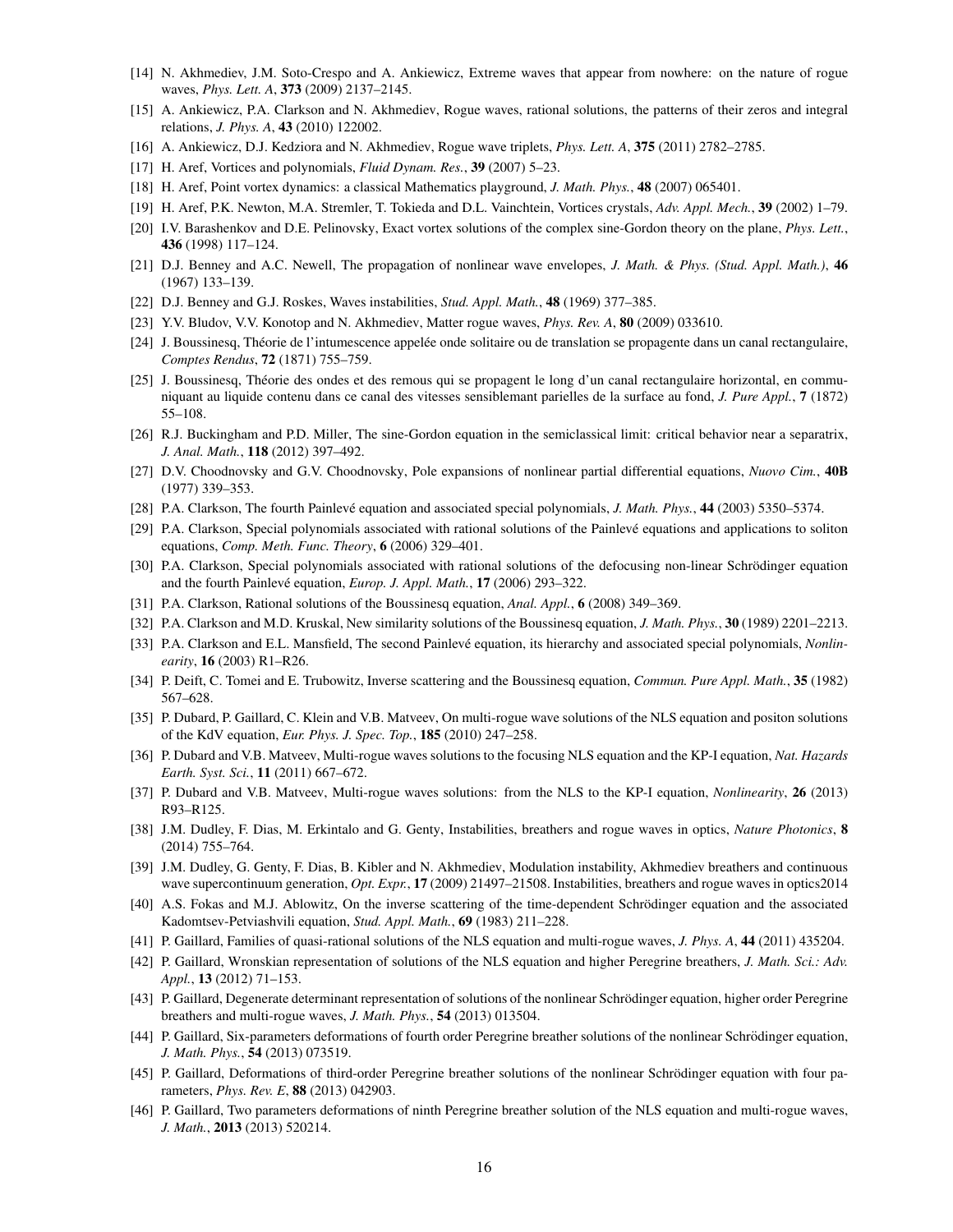- [47] P. Gaillard, Wronskian representation of solutions of NLS equation, and seventh order rogue waves, *J. Mod. Phys.*, 4 (2013) 246–266.
- [48] P. Gaillard, Two-parameter determinant representation of seventh order rogue wave solutions of the NLS equation, *J. Theo. Appl. Phys.*, 7 (2013) 45.
- [49] P. Gaillard, Ten-parameter deformations of the sixth-order Peregrine breather solutions of the NLS equation, *Phys. Scr.*, 89 (2014) 015004.
- [50] P. Gaillard, Two parameters Wronskian representation of solutions of nonlinear Schrödinger equation, eighth Peregrine breather and multi-rogue wave, *J. Math. Phys.*, 55 (2014) 093506.
- [51] P. Gaillard, The fifth order Peregrine breather and its eight-parameter deformations solutions of the NLS equation, *Commun. Theor. Phys.*, 61 (2014) 365–369.
- [52] P. Gaillard, Higher order Peregrine breathers, their deformations and multi-rogue waves, *J. Phys. Conf. Ser.*, 482 (2014) 012016.
- [53] P. Gaillard, Tenth Peregrine breather solution to the NLS equation, *Ann. Physics*, 355 (2015) 293–298.
- [54] P. Gaillard, Other  $2N 2$  parameters solutions of the NLS equation and  $2N + 1$  highest amplitude of the modulus of the Nth order AP breather, *J. Phys. A*, 48 (2015) 145203.
- [55] P. Gaillard, Hierarchy of solutions to the NLS equation and multi-rogue waves, *J. Phys. Conf. Ser.*, 574 (2015) 012031.
- [56] P. Gaillard, Rational solutions to the KPI equation and multi rogue waves, *Ann. Phys.*, 367 (2016) 1–5.
- [57] P. Gaillard, Fredholm and Wronskian representations of solutions to the KPI equation and multi-rogue waves, *J. Math. Phys.*, 57 (2016) 063505.
- [58] P. Gaillard and M. Gastineau, The Peregrine breather of order nine and its deformations with sixteen parameters solutions to the NLS equation, *Phys. Lett. A*, 379 (2015) 1309–1313.
- [59] P. Gaillard and M. Gastineau, 18 parameter deformations of the Peregrine breather of order 10 solutions of the NLS equation, *Internat. J. Modern Phys. C*, 26 (2015) 1550016.
- [60] V.M. Galkin, D.E. Pelinovsky and Yu.A. Stepanyants, The structure of the rational solutions to the Boussinesq equation, *Physica*, D80 (1995) 246–255.
- [61] A.N. Ganshin, V.B. Efimov, G.V. Kolmakov, L.P. Mezhov-Deglin and P.V.E. McClintock, Observation of an inverse energy cascade in developed acoustic turbulence in superfluid helium, *Phys. Rev. Lett.*, 101 (2008) 065303.
- [62] C.S. Gardner, J.M. Greene, M.D. Kruskal and R.M. Miura, Method for solving the Korteweg-de Vries equation, *Phys. Rev. Lett.*, 19 (1967) 1095–1097.
- [63] B. Guo, L. Ling and Q. P. Liu, Nonlinear Schrödinger equation: generalized Darboux transformation and rogue wave solutions, *Phys. Rev. E*, 85 (2012) 026607.
- [64] K.A. Gorshkov, D.E. Pelinovsky and Yu.A. Stepanyants, Normal and anomalous scattering, formation and decay of bound states of two-dimensional solitons described by the Kadomtsev-Petviashvili equation, *JETP*, 77 (1993) 237–245.
- [65] A. Hasegawa and Y. Kodama, "*Solitons in Optical Telecommunications*," O.U.P., Oxford (1995).
- [66] A. Hasegawa and F.D. Tappert, Transmission of stationary nonlinear optical pulses in dispersive dielectric fibres. I. Anomalous dispersion, *Appl. Phys. Lett.*, 23 (1973) 142–144.
- [67] A. Hasegawa and F.D. Tappert, Transmission of stationary nonlinear optical pulses in dispersive dielectric fibres. II. Normal dispersion, *Appl. Phys.Lett.*, 23 (1973) 171–172.
- [68] E. Infeld and G. Rowlands, "*Nonlinear Waves, Solitons and Chaos*," C.U.P., Cambridge (1990).
- [69] R.S. Johnson and S. Thompson, A solution of the inverse scattering problem for the Kadomtsev-Petviashvili equation by the method of separation of variables, *Phys. Lett. A*, 66 (1978) 279–281.
- [70] B.B. Kadomtsev and V.I. Petviashvili, 541, *Sov. Phys. Dokl.*, 15 (On the stability of solitary waves in weakly dispersing media) 539.1970
- [71] D.J. Kedziora, A. Ankiewicz and N. Akhmediev, Circular rogue wave clusters, *Phys. Rev. E*, 84 (2011) 056611.
- [72] D.J. Kedziora, A. Ankiewicz and N. Akhmediev, Triangular rogue wave cascades, *Phys. Rev. E*, 86 (2012) 056602.
- [73] B. Kibler, J. Fatome, C. Finot, G. Millot, F. Dias, G. Genty, N. Akhmediev and J.M. Dudley, The Peregrine soliton in nonlinear fibre optics, *Nat. Phys.*, 6 (2010) 790–795.
- [74] W.-X. Ma, Lump solutions to the Kadomtsev-Petviashvili equation, *Phys. Lett. A*, 379 (2105) 1975–1978.
- [75] S.V. Manakov, The inverse scattering transform for the time-dependent Schrödinger equation and Kadomtsev-Petviashvili equation, *Physica*, 3D (1981) 420–427.
- [76] S.V. Manakov, V.E. Zakharov, L.A. Bordag, A.R. Its and V.B. Matveev, Two-dimensional solitons of the Kadomtsev-Petviashvili equation and their interaction, *Phys. Lett.*, 63A (1977) 205–206.
- [77] Y. Matsuno, Exact multi-soliton solution of the Benjamin-Ono equation, *J. Phys. A*, 12 (1979) 619–621.
- [78] A. Montina, U. Bortolozzo, S. Residori and F.T. Arecchi, Non-Gaussian Statistics and extreme waves in a nonlinear optical cavity, *Phys. Rev. Lett.*, 103 (2009) 173901.
- [79] M. Noumi and Y. Yamada, Symmetries in the fourth Painlevé equation and Okamoto polynomials, Nagoya Math. J., 153 (1999) 53–86.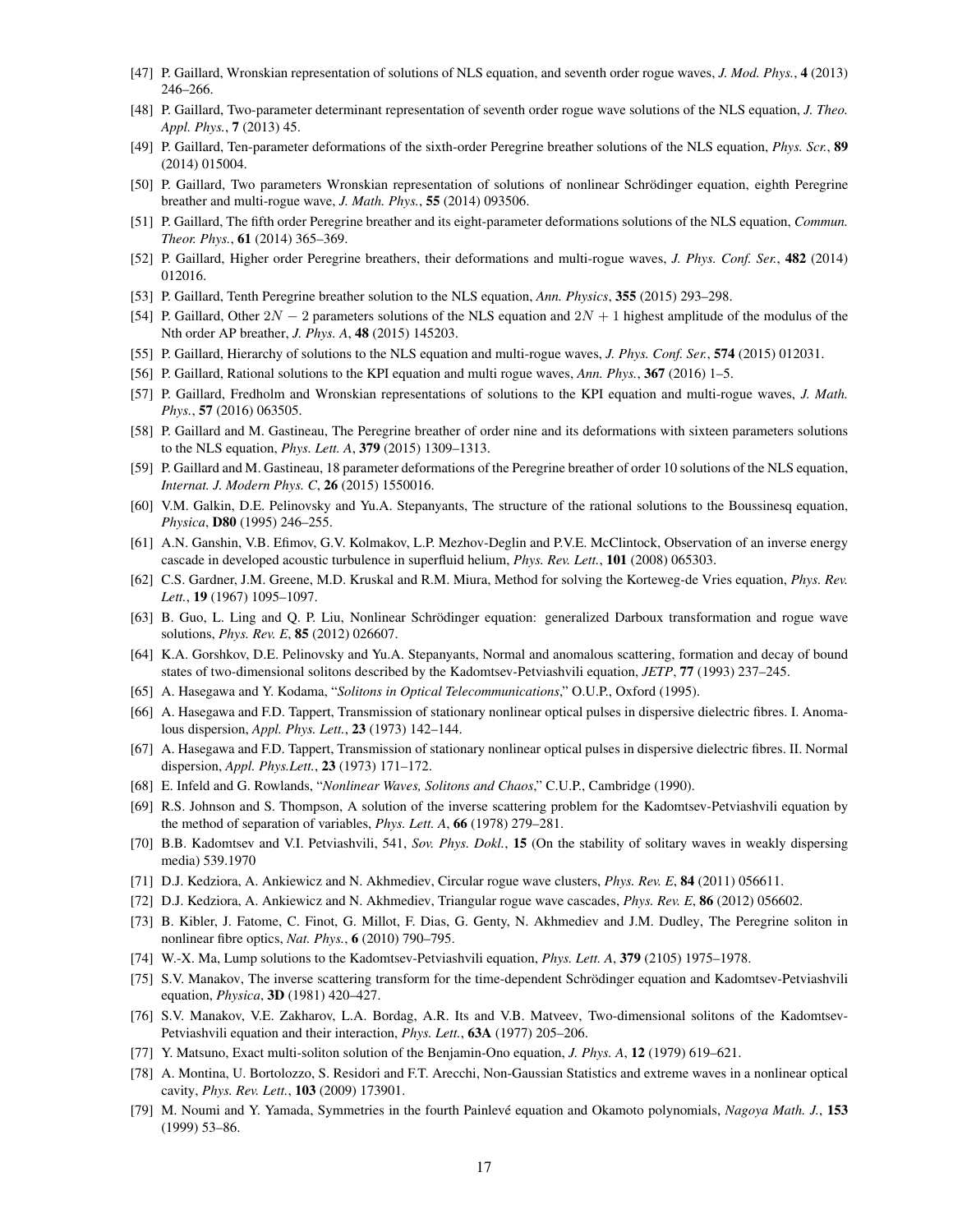- [80] K. Okamoto, Studies on the Painlevé equations III. Second and fourth Painlevé equations, P<sub>II</sub> and P<sub>IV</sub>, *Math. Ann.*, 275 (1986) 221–255.
- [81] Y. Ohta and J. Yang, General high-order rogue waves and their dynamics in the nonlinear Schrödinger equation, Proc. R. *Soc. London, Ser. A*, 468 (2012) 1716–1740.
- [82] N. Olver and I.V. Barashenkov, Complex sine-Gordon-2: A new algorithm for multivortex solutions on the plane, *Theo. Math. Phys.*, 144 (2005) 1223–1226.
- [83] A.R. Osborne, "*Nonlinear Ocean Waves and the Inverse Scattering Transform*," *International Geophysics Series*, vol. 97, Academic Press, Boston (2010).
- [84] D.E. Pelinovsky, Rational solutions of the KP hierarchy and the dynamics of their poles. I. New form of a general rational solution, *J. Math. Phys.*, 35 (1994) 5820–5830.
- [85] D.E. Pelinovsky, Rational solutions of the KP hierarchy and the dynamics of their poles. II. Construction of the degenerate polynomial solutions, *J. Math. Phys.*, 39 (1998) 5377–5395.
- [86] D.E. Pelinovsky and Yu.A. Stepanyants, New multi-soliton solutions of the Kadomtsev-Petviashvili equation, *JETP Lett.*, 57 (1993) 24–28.
- [87] D.E. Pelinovsky,Yu.A. Stepanyants and Y.A. Kivshar, Self-focusing of plane dark solitons in nonlinear defocusing media, *Phys. Rev. E*, 51 (1995) 5016–5026.
- [88] E. Pelinovsky and C. Kharif (Editors), "*Extreme Ocean Waves*," Second Edition, Springer (2016).
- [89] D.H. Peregrine, Water waves, nonlinear Schrödinger equations and their solutions, *J. Aust. Math. Soc. B*, 25 (1983) 16–43.
- [90] J. Satsuma and M.J. Ablowitz, Two-dimensional lumps in non-linear dispersive systems, *J. Math. Phys.*, 20 (1979) 1496– 1503.
- [91] J. Satsuma and Y. Ishimori, Periodic wave and rational soliton solutions of the Benjamin-Ono equation, *J. Phys. Soc. Japan*, 46 (1979) 681–687.
- [92] A.C. Scott, The application of Bäcklund transforms to physical problems, in "*Bäcklund Transformations*" [R.M. Miura, Editor], *Lect. Notes Math.*, vol. 515, Springer-Verlag, Berlin (1975) pp. 80–105.
- [93] H. Segur and A. Finkel, An analytical model of periodic waves in shallow water, *Stud. Appl. Math.*, 73 (1985) 183–220.
- [94] N. Singh and Y. Stepanyants, Obliquely propagating skew KP lumps, *Wave Motion*, 64 (2016) 92–102.
- [95] D.R. Solli, C. Ropers, P. Koonath and B. Jalali, Optical rogue waves, *Nature*, 450 (2007) 1054–1057.
- [96] L. Stenflo and M. Marklund, Rogue waves in the atmosphere, *J. Plasma Physics*, 76 (2010) 293–295.
- [97] M. Tajiri and Y. Murakami, Rational growing mode: exact solutions to the Boussinesq equation, *J. Phys. Soc. Japan*, 60 (1991) 2791–2792.
- [98] M. Tajiri and Y. Watanabe, Periodic wave solutions as imbricate series of rational growing modes: solutions to the Boussinesq equation, *J. Phys. Soc. Japan*, 66 (1997) 1943–1949.
- [99] M. Toda, Studies of a nonlinear lattice, *Phys. Rep.*, 8 (1975) 1–125.
- [100] S. Tsuchiya, F. Dalfovo and Lev Pitaevskii, Solitons in two-dimensional Bose-Einstein condensates, *Phys. Rev. A*, 77 (2008) 045601.
- [101] S. Turitsyn and G. Falkovitch, Stability of magneto-elastic solitons and self-focusing of sound in antiferromagnet, *Soviet Phys. JETP*, 62 (1985) 146–152.
- [102] F. Ursell, The long-wave paradox in the theory of gravity waves, *Proc. Camb. Phil. Soc.*, 49 (1953) 685–694.
- [103] J. Villarroel and M.J. Ablowitz, On the discrete spectrum of the nonstationary Schrödinger equation and multipole lumps of the Kadomtsev-Petviashvili I equation, *Comm. Math. Phys.*, 207 (1999) 1–42.
- [104] A.P. Vorob'ev, On rational solutions of the second Painlevé equation, *Diff. Eqns.*, 1 (1965) 58–59.
- [105] G.B. Whitham, "*Linear and Nonlinear Waves*," Wiley, New York (1974).
- [106] A.I. Yablonskii, On rational solutions of the second Painlevé equation, Vesti Akad. Navuk. BSSR Ser. Fiz. Tkh. Nauk., 3 (1959) 30–35.
- [107] Z.Y. Yan, Financial rogue waves, *Commun. Theor. Phys.*, 54 (2010) 947–949.
- [108] Z.Y. Yan, Vector financial rogue waves, *Phys. Lett. A*, 375 (2011) 4274–4279.
- [109] N.J. Zabusky, A synergetic approach to problems of nonlinear dispersive wave propagation and interaction, in "*Nonlinear Partial Differential Equations*" [W. F. Ames, Editor], Academic, New York (1967) pp. 233–258.
- [110] V.E. Zakharov, Stability of periodic waves of finite amplitude on the surface of a deep fluid, *Sov. Phys. J. Appl. Mech. Tech. Phys.*, 4 (1968) 190–194.
- [111] V.E. Zakharov, On stocastization of one-dimensional chains of nonlinear oscillations, *Sov. Phys. JETP*, 38 (1974) 108–110.
- [112] V.E. Zakharov and A.B. Shabat, Exact theory of two-dimensional self-focusing and one-dimensional of waves in nonlinear media, *Sov. Phys. JETP*, 34 (1972) 62–69.